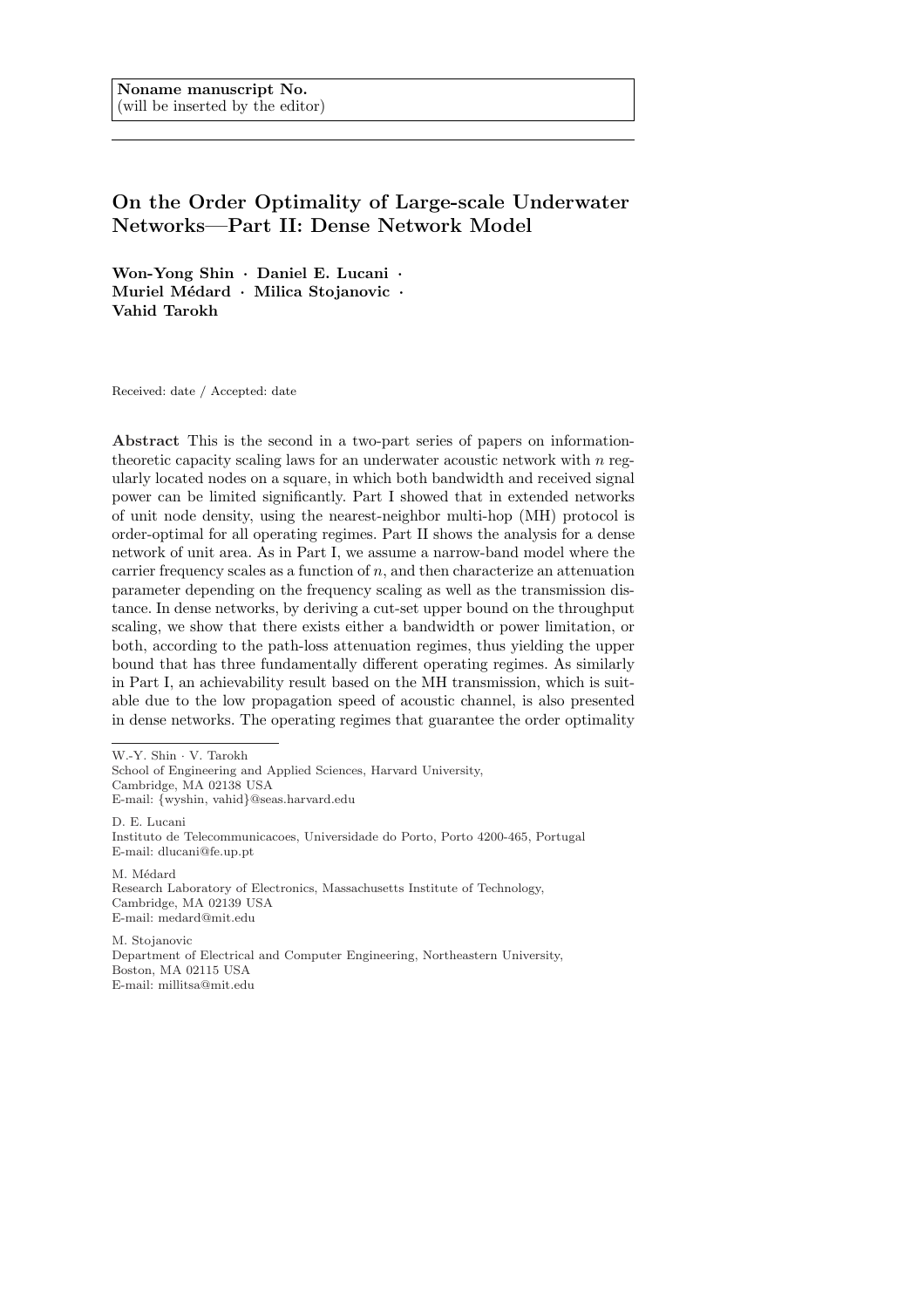are then identified. It thus turns out that frequency scaling is instrumental towards achieving the order optimality in the regimes. As a result, vital information for the fundamental limits of dense underwater networks is provided by showing capacity scaling laws.

Keywords Achievability · Attenuation parameter · Bandwidth · Capacity scaling law · Carrier frequency · Cut-set upper bound · Dense network · Multi-hop (MH) · Operating regime · Power · Underwater acoustic network

#### 1 Introduction

In Part I [1] of this two-part series, we studied a large-scale underwater acoustic network of unit node density (i.e., an extended network [2–6]), in which both bandwidth and received signal power can be limited significantly, and analyzed its total capacity scaling, first introduced by Gupta and Kumar [7] in wireless radio networks. More specifically, we characterized the connection between the number of nodes,  $n$ , the carrier frequency, and the sum throughput while allowing the frequency scaling with n. Both an information-theoretic upper bound and an achievable rate scaling were derived in extended regular networks, and then using the nearest-neighbor multi-hop (MH) routing strategy was shown to be order-optimal for all operating regimes.

This paper, Part II in the two-part series, deals with an underwater network of unit area, i.e., a *dense* network  $[4, 7, 8]$ , considered as another fundamental network model together with an extended network shown in Part I, for case where the carrier frequency scales as a certain function of  $n$  in a narrow-band model. We thus study both upper and lower bounds on the total throughput scaling in a dense underwater network.

We explicitly characterize an attenuation parameter depending on the frequency scaling as well as the transmission distance, and then identify fundamental path-loss attenuation regimes according to the parameter. For dense networks with n regularly distributed nodes on a square, we derive an upper bound on the total throughput scaling using the cut-set bound. Our upper bound basically follows the arguments, similarly as in [9]: there exists either a bandwidth or power limitation, or both, according to the operating regimes. Our results hence indicate that the upper bound for dense networks has three fundamentally different operating regimes according to the attenuation parameter. Specifically, the network is bandwidth-limited as the path-loss attenuation is small. This is because network performance on the total throughput is roughly linear in the bandwidth. However, at the medium attenuation regime, the network is both bandwidth- and power-limited since the amount of available bandwidth and received signal power affects the performance. Finally, the network becomes power-limited as the attenuation parameter increases exponetwork becomes power-infinited as the attenuation parameter increases exponentially with respect to more than  $\sqrt{n}$ , i.e., as the frequency scales faster than or as  $n^{1/4}$ , which corresponds to the high attenuation regime. As similarly in Part I, we also present a constructive achievability result based on the nearest-neighbor MH transmission, which is suitable for underwater networks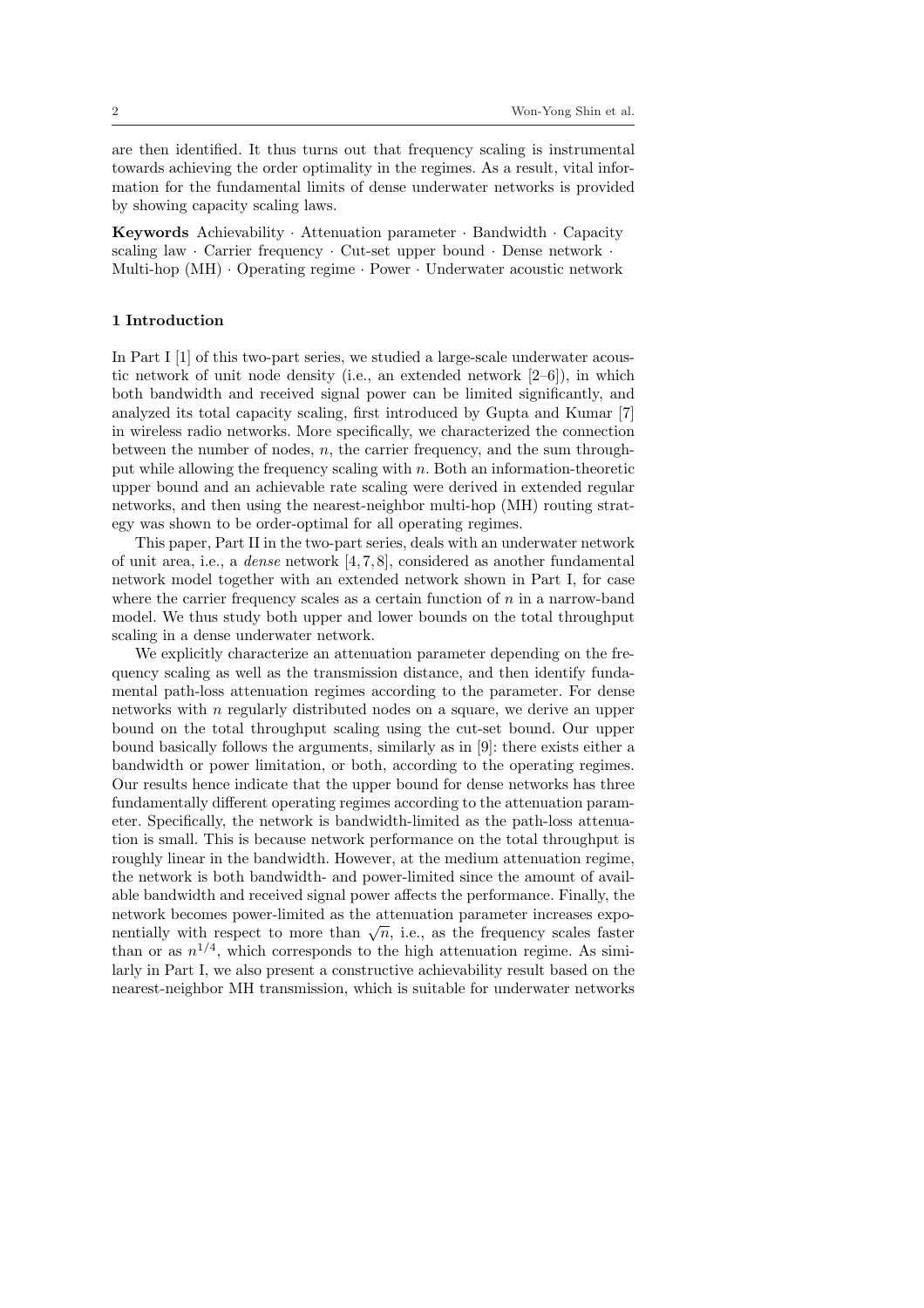due to the very long propagation delay of acoustic signal in water [17], in dense regular networks. We identify the operating regimes such that the optimal capacity scaling is guaranteed. Therefore, this key result indicates that frequency scaling is instrumental towards achieving the order optimality in the regimes.

The rest of this paper is organized as follows. Section 2 describes our system and channel models. In Section 3, the cut-set upper bound on the throughput is derived. In Section 4, the achievable throughput scaling is analyzed. Finally, Section 5 summarizes the paper with some concluding remarks.

Throughout this paper,  $[\cdot]_{ki}$  denotes the  $(k, i)$ -th element of a matrix.  $I_n$ is the identity matrix of size  $n \times n$ ,  $\det(\cdot)$  is the determinant, and  $|\mathcal{X}|$  is the cardinality of the set  $\mathcal{X}$ . C is the field of complex numbers and  $E[\cdot]$  is the expectation. Unless otherwise stated, all logarithms are assumed to be to the base 2.

#### 2 System and Channel Models

In order to set up the discussions in this paper, we reiterate the system and channel models described in Part I. Our model used in this paper follows exactly the same line [1] as the extended network case except for per-node distance.

We consider a two-dimensional underwater network that consists of  $n$  nodes on a square such that two neighboring nodes are  $1/\sqrt{n}$  unit of distance apart from each other, i.e., a regular network [5,6]. We randomly pick a matching of S–D pairs. Each node has an average transmit power constraint  $P$  (constant), and we assume that the channel state information (CSI) is available at all receivers, but not at the transmitters. It is assumed that each node transmits at a rate  $T(n)/n$ , where  $T(n)$  denotes the total throughput of the network.

Now let us turn to channel modeling. We assume frequency-flat channel of bandwidth W Hz around carrier frequency f, which satisfies  $f \gg W$ , i.e., narrow-band model. We simply focus on a line-of-sight channel between each pair of nodes. An underwater acoustic channel is characterized by an attenuation that depends on both the distance  $r_{ki}$  between nodes i and k  $(i, k \in \{1, \dots, n\})$  and the signal frequency f, and is given by

$$
A(r_{ki}, f) = c_0 r_{ki}^{\alpha} a(f)^{r_{ki}} \tag{1}
$$

for some constant  $c_0 > 0$  independent of n, where  $1 \leq \alpha \leq 2$  is the spreading factor and  $a(f) > 1$  is the absorption coefficient [11]. As in Part I, we consider the case where the frequency scales at arbitrarily increasing rates relative to  $n$ . From a common empirical model of the absorption coefficient  $a(f)$  for  $f$  [11,12], it follows that

$$
a(f) = \Theta\left(e^{c_1 f^2}\right) \tag{2}
$$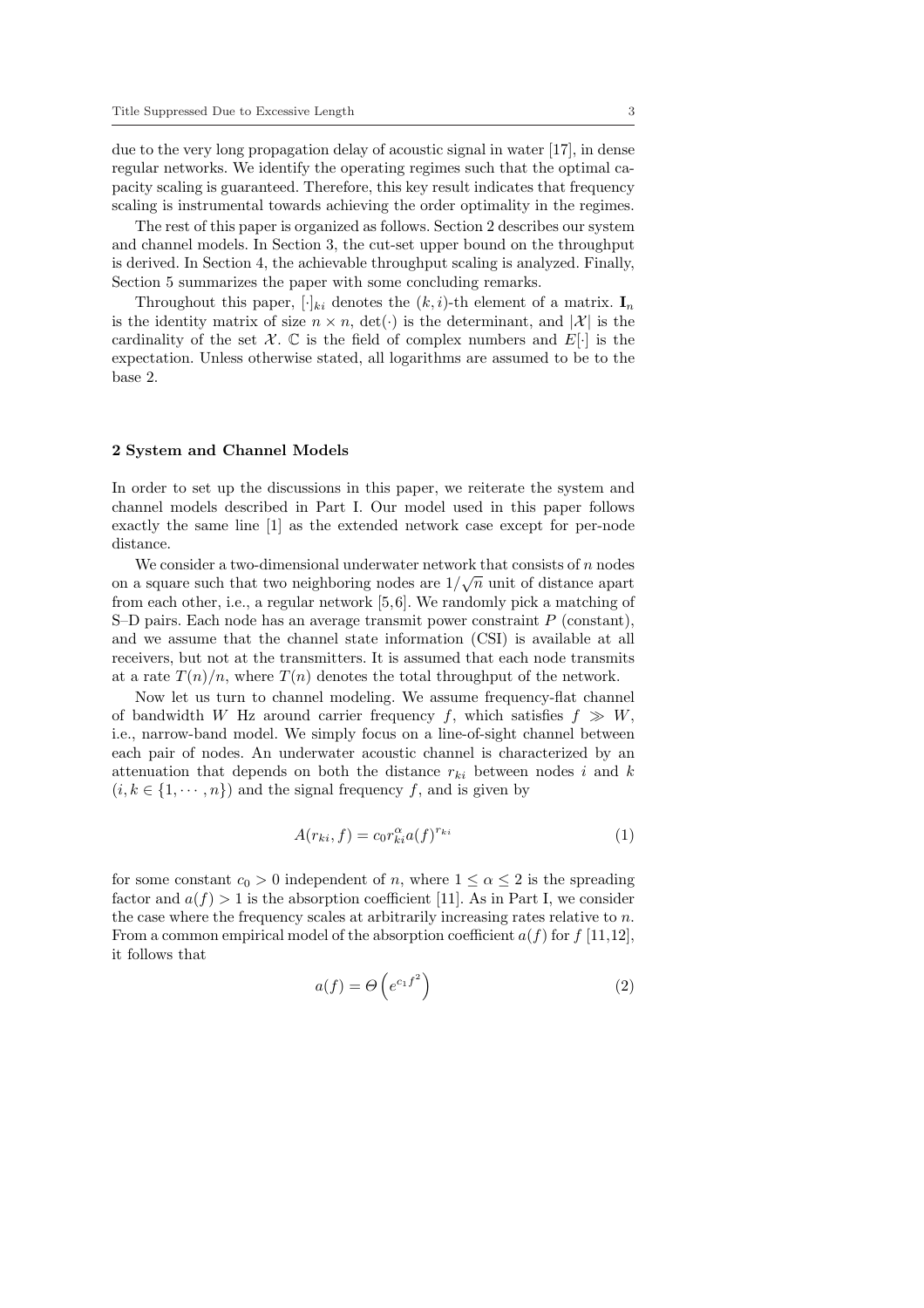for some constant  $c_1 > 0$  independent of  $n<sup>1</sup>$ . The noise  $n<sub>i</sub>$  at node  $i \in \{1, \cdots, n\}$ is assumed to be circularly symmetric complex additive colored Gaussian with zero mean and power spectral density (PSD)  $N(f)$ , and thus to be frequencydependent. Since the PSD  $N(f)$  decays linearly on the logarithmic scale in the operating frequency region [11, 13], its approximation is given by

$$
N(f) = \Theta\left(\frac{1}{f^{a_0}}\right) \tag{3}
$$

in terms of f increasing with n, where  $a_0 > 0$  is some constant independent of n. From  $(2)$  and  $(3)$ , we may then have the following relationship between the absorption  $a(f)$  and the noise PSD  $N(f)$ :

$$
N(f) = \Theta\left(\frac{1}{(\log a(f))^{a_0/2}}\right).
$$
 (4)

From the narrow-band assumption, the received signal  $y_k$  at node  $k \in \{1, \dots, n\}$ at a given time instance is given by

$$
y_k = \sum_{i \in I} h_{ki} x_i + n_k,
$$

where

$$
h_{ki} = \frac{e^{j\theta_{ki}}}{\sqrt{A(r_{ki}, f)}}
$$
\n<sup>(5)</sup>

represents the complex channel between nodes i and k,  $x_i \in \mathbb{C}$  is the signal transmitted by node i, and  $I \subset \{1, \dots, n\}$  is the set of simultaneously transmitting nodes. The random phases  $\theta_{ki}$  are uniformly distributed over  $[0, 2\pi)$ and independent for different  $i, k$ , and time. We thus assume a narrow-band time-varying channel.

Based on the above channel characteristics, operating regimes of the network are identified according to the following physical parameters: the absorption  $a(f)$  and the noise PSD  $N(f)$  which are exploited here by choosing the frequency f based on the number of nodes,  $n$ . In other words, if the relationship between f and n is specified, then  $a(f)$  and  $N(f)$  can be given by a certain scaling function of  $n$  from  $(2)$  and  $(3)$ , respectively.

Further details on the system and channel models can be found in Section 2 of Part I.

## 3 Cut-set Upper Bound

To access the fundamental limits of a dense underwater network, a new cut-set upper bound on the total throughput scaling is analyzed from an informationtheoretic perspective  $[14]$ . Consider a given cut  $L$  dividing the network area

<sup>&</sup>lt;sup>1</sup> We use the following notation: i)  $f(x) = O(g(x))$  means that there exist constants C and c such that  $f(x) \leq Cg(x)$  for all  $x > c$ . ii)  $f(x) = o(g(x))$  means that  $\lim_{x \to \infty} \frac{f(x)}{g(x)} = 0$ . iii)  $f(x) = \Omega(g(x))$  if  $g(x) = O(f(x))$ . iv)  $f(x) = \omega(g(x))$  if  $g(x) = o(f(x))$ . v)  $f(x) = \Theta(g(x))$ if  $f(x) = O(g(x))$  and  $g(x) = O(f(x))$  [10].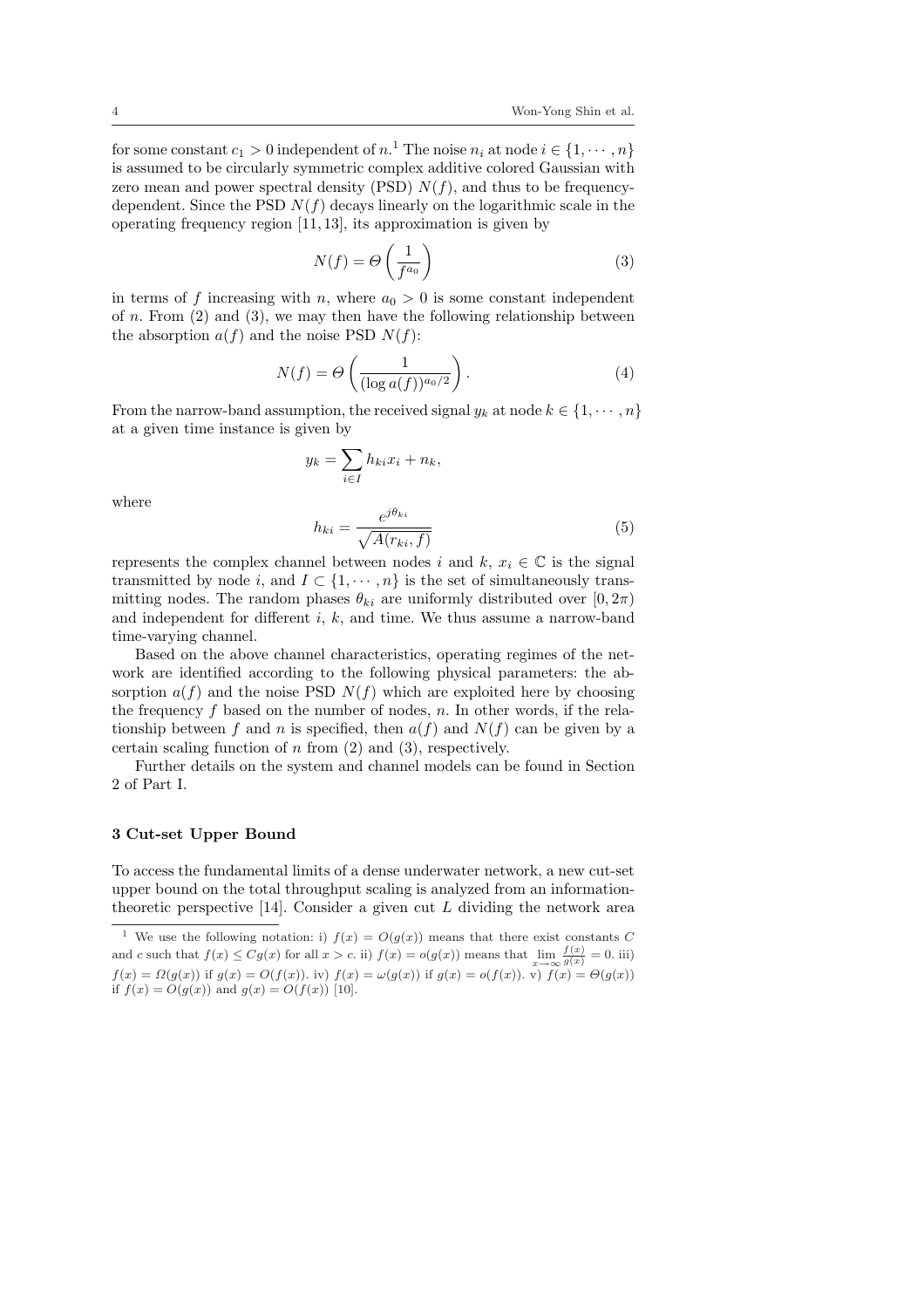

Fig. 1 The cut L in a two-dimensional dense regular network.  $S_L$  and  $D_L$  represent the sets of source and destination nodes, respectively, where  $D<sub>L</sub>$  is partitioned into two groups  $D_{L,1}$  and  $D_{L,2}$ .

into two equal halves, as in  $[1, 4, 9]$  (see Fig. 1). Under the cut L, source nodes are on the left, while all nodes on the right are destinations. In this case, we have an  $\Theta(n) \times \Theta(n)$  multiple-input multiple-output (MIMO) channel between the two sets of nodes separated by the cut.

Unlike the extended network case (refer to Section 3 of Part I), it is necessary to narrow down the class of S–D pairs according to their Euclidean distance to obtain a tight upper bound in a dense network. In this section, we derive a new upper bound based on hybrid approaches that consider either the sum of the capacities of the multiple-input single-output (MISO) channel between transmitters and each receiver or the amount of power transferred across the network according to operating regimes, similarly as in [9].

For the cut L, the total throughput  $T(n)$  for sources on the left half is bounded by the capacity of the MIMO channel between  $S_L$  and  $D_L$ , corresponding to the sets of sources and destinations, respectively, and thus is given by

$$
T(n) \leq \max_{\mathbf{Q}_L \geq 0} E\left[ \log \det \left( \mathbf{I}_{n/2} + \frac{1}{N(f)} \mathbf{H}_L \mathbf{Q}_L \mathbf{H}_L^H \right) \right],\tag{6}
$$

where  $H_L$  is the matrix with entries  $[H_L]_{ki} = h_{ki}$  for  $i \in S_L, k \in D_L$ , and  $\mathbf{Q}_L \in$  $\mathbb{C}^{\Theta(n)\times\Theta(n)}$  is the positive semi-definite input signal covariance matrix whose k-th diagonal element satisfies  $[Q_L]_{kk} \leq P$  for  $k \in S_L$ . In the extended network framework [1], upper bounding the capacity by the total received signal-tonoise ratio (SNR) yields a tight bound due to poor power connections for all the operating regimes. In a dense network, however, we may have arbitrarily high received SNR for nodes in the set  $D<sub>L</sub>$  that are located close to the cut, or even for all the nodes, depending on the path-loss attenuation regimes,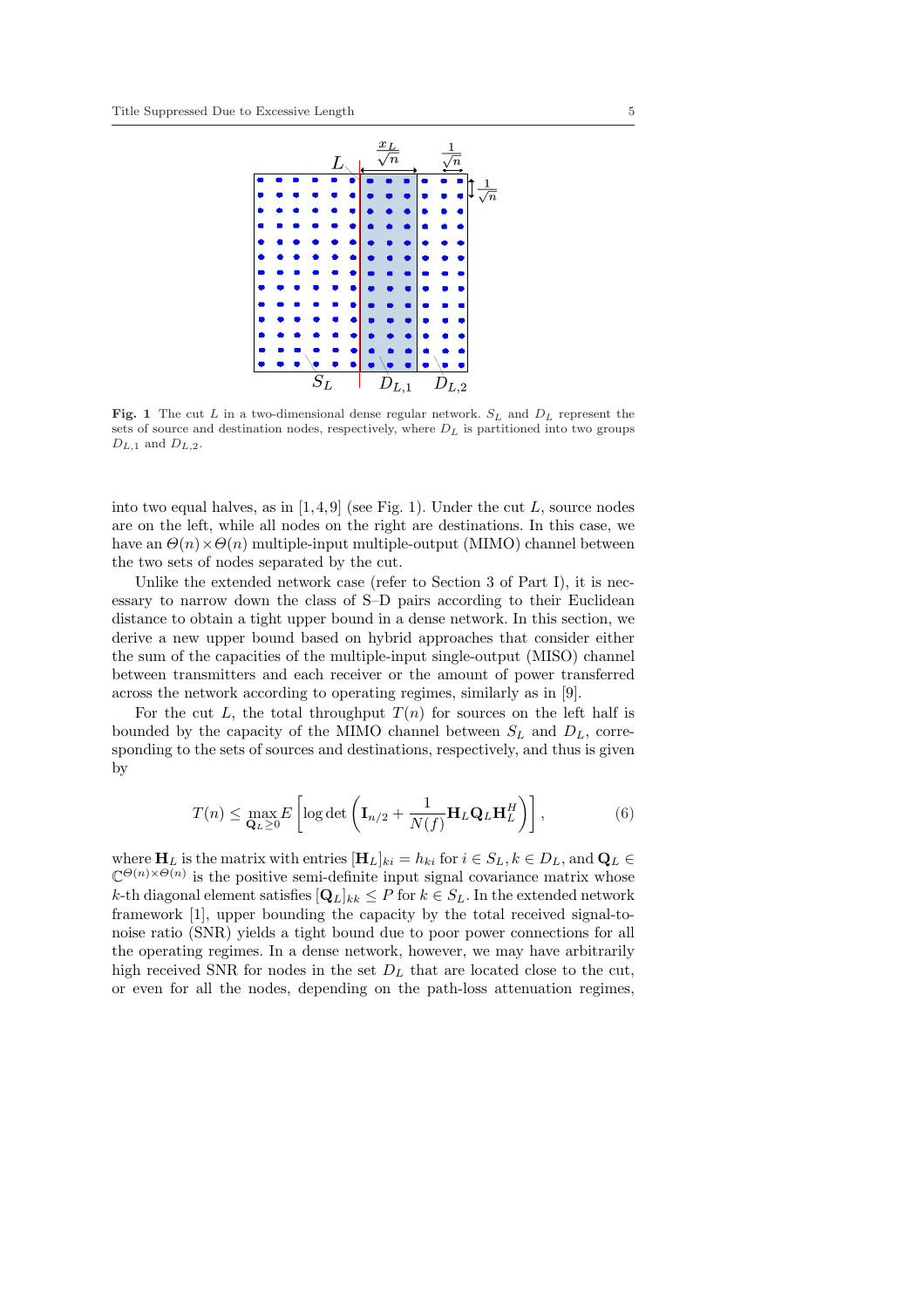and thus need the separation between destination nodes that are well- and illconnected to the left-half network in terms of power. More precisely, the set  $D_L$ of destinations is partitioned into two groups  $D_{L,1}$  and  $D_{L,2}$  according to their location, as illustrated in Fig. 1. Then, by applying generalized Hadamard's inequality [15], we then have

$$
T(n) \le E\left[\log \det\left(\mathbf{I}_{n/2} + \frac{P}{N(f)}\mathbf{H}_L\mathbf{H}_L^H\right)\right]
$$
  
\n
$$
\le E\left[\log \det\left(\mathbf{I}_{|D_{L,1}|} + \frac{P}{N(f)}\mathbf{H}_{L,1}\mathbf{H}_{L,1}^H\right)\right]
$$
  
\n
$$
+ E\left[\log \det\left(\mathbf{I}_{|D_{L,2}|} + \frac{P}{N(f)}\mathbf{H}_{L,2}\mathbf{H}_{L,2}^H\right)\right],
$$
\n(7)

where  $\mathbf{H}_{L,l}$  is the matrix with entries  $[\mathbf{H}_{L,l}]_{ki} = h_{ki}$  for  $i \in S_L$ ,  $k \in D_{L,l}$ , and  $l = 1, 2$ . Here, the first inequality comes from the fact that Lemmas 1 and 2 of Part I also hold for a dense network, i.e., the covariance matrix  $\mathbf{Q}_L$  maximizing the upper bound (6) is given by the diagonal  $\tilde{\mathbf{Q}}_L$  with entries  $[\tilde{\mathbf{Q}}_L]_{kk} = P$  for  $k \in S_L$  (see [1] for more description). Note that the first and second terms in the right-hand side (RHS) of (7) represent the information transfer from  $S_L$  to  $D_{L,1}$  and from  $S_L$  to  $D_{L,2}$ , respectively. Here,  $D_{L,1}$  denotes the set of destinations located on the rectangular slab of width  $x_L/\sqrt{n}$  immediately to the right of the centerline (cut), where  $x_L \in \{0, 1, \dots, \sqrt{n/2}\}$ . The set  $D_{L,2}$ is given by  $D_L \setminus D_{L,1}$ . It then follows that  $|D_{L,1}| = x_L \sqrt{n}$  and  $|D_{L,2}| =$  $(\sqrt{n}/2 - x_L)\sqrt{n}.$ 

Let  $T_l(n)$  denote the *l*-th term in the RHS of (7) for  $l \in \{1,2\}$ . It is then reasonable to bound  $T_1(n)$  by the cardinality of the set  $D_{L,1}$  rather than the total received SNR. In contrast, using the power transfer argument for the term  $T_2(n)$ , as in the extended network case, will lead to a tight upper bound. It is thus important to set the parameter  $x<sub>L</sub>$  according to the attenuation parameter  $a(f)$ , based on the selection rule for  $x_L$  [9], so that only  $D_{L,1}$  contains the destination nodes with high received SNR. To be specific, we need to decide whether the SNR received by a destination  $k \in D_L$  from the set  $S_L$  of sources, denoted by  $P_L^{(k)}$  $\int_L^{(k)}/N(f)$ , is larger than one, because degrees of freedom (also known as capacity pre-log factor) of the MISO channel are limited to one. If destination node k has the total received SNR greater than one, i.e.,  $P_L^{(k)}$  =  $\omega(N(f))$ , then it belongs to  $D_{L,1}$ . Otherwise, it follows that  $k \in D_{L,2}$ .

For analytical tractability, suppose that

$$
a(f) = \Theta\left((1 + \epsilon_0)^{n^{\beta}}\right) \text{ for } \beta \in [0, \infty),\tag{8}
$$

where  $\epsilon_0 > 0$  is an arbitrarily small constant, independent of n, which represents all the operating regimes with varying  $\beta$ . As in the extended network case, we define the following parameter

$$
P_L^{(k)} = \frac{P}{c_0} \sum_{i \in S_L} r_{ki}^{-\alpha} a(f)^{-r_{ki}} \tag{9}
$$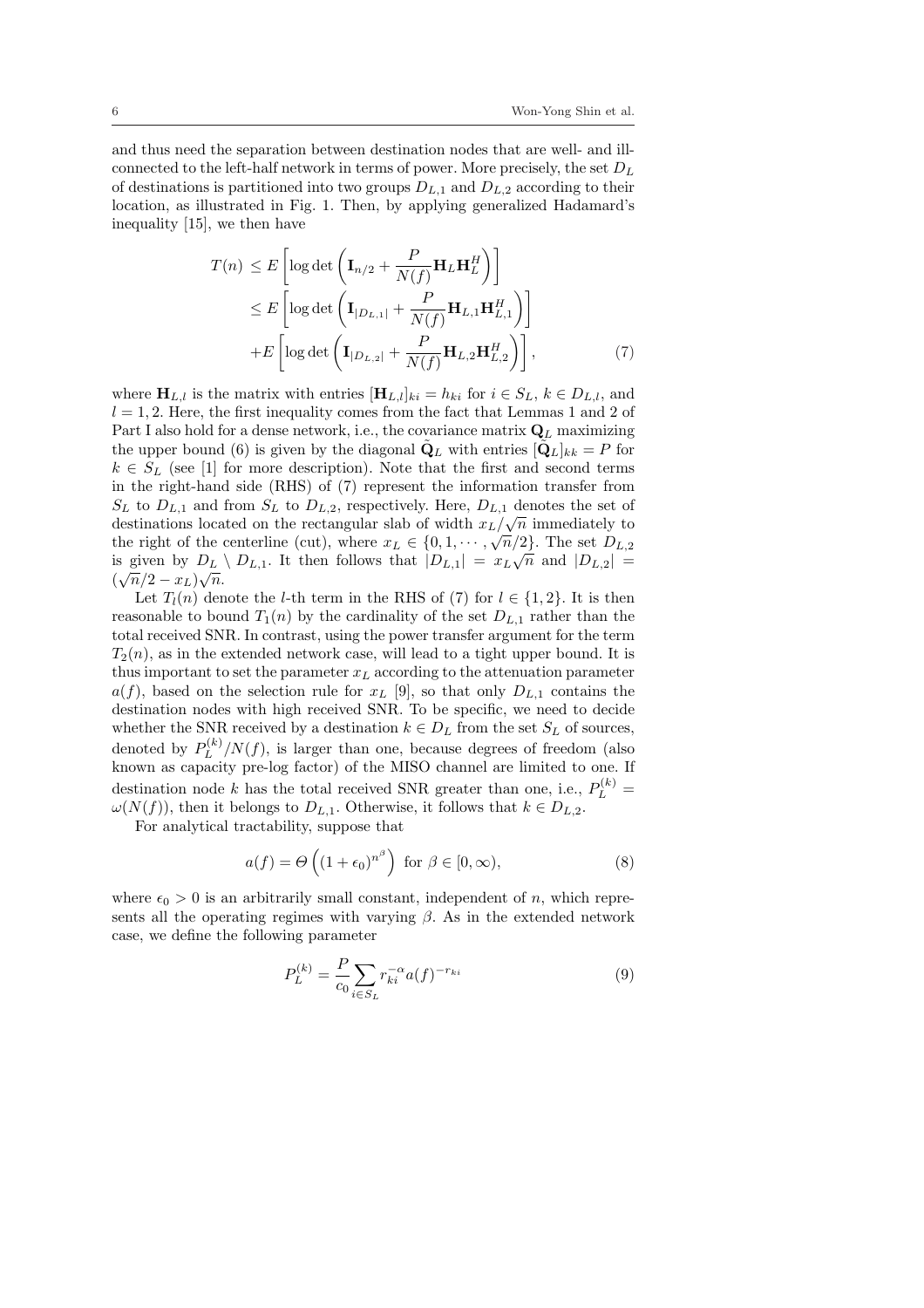for some constant  $c_0 > 0$  independent of n, which corresponds to the total power received from the signal sent by all the sources  $i \in S_L$  at node k on the right (see  $(1)$  and  $(5)$ ). Let us index the node positions such that the source right (see (1) and (5)). Let us more the node positions su<br>and destination nodes are located at positions  $\left(\frac{-i_x+1}{\sqrt{n}}, \frac{i_y}{\sqrt{n}}\right)$ ich that the sour<br>  $\left(\frac{k_x}{\sqrt{n}}, \frac{k_y}{\sqrt{r}}\right)$  $\frac{y}{n}\Big),$ respectively, for  $i_x, k_x = 1, \dots, \sqrt{n}/2$  and  $i_y, k_y = 1, \dots, \sqrt{n}$ . We then obtain the following scaling results for  $P_L^{(k)}$  $L^{(\kappa)}$  as shown below.

**Lemma 1** In a dense regular network, the term  $P_L^{(k)}$  $L^{(\kappa)}$  in (9) is upper- and lower-bounded by

$$
P_L^{(k)} = \begin{cases} O(n) & \text{if } 1 \le \alpha < 2 \text{ and } k_x = o(n^{1/2 - \beta + \epsilon}) \\ O(n \log n) & \text{if } \alpha = 2 \text{ and } k_x = o(n^{1/2 - \beta + \epsilon}) \\ O\left(\frac{n^{\alpha/2}}{(1 + \epsilon_0)^{k_x n^{\beta - 1/2}}}\max\left\{1, n^{1/2 - \beta}\right\}\right) & \text{if } k_x = \Omega(n^{1/2 - \beta + \epsilon}) \end{cases}
$$
(10)

and

$$
P_L^{(k)} = \begin{cases} \Omega\left(\frac{n^{\alpha/2-\epsilon}}{k_x^{\alpha-1}}\right) & \text{if } k_x = o\left(n^{1/2-\beta+\epsilon}\right) \\ \Omega\left(\frac{1}{\left(1+\epsilon_0\right)^{k_x n^{\beta-1/2}}}\max\left\{1, \frac{n^{1/2-\beta}}{\left(1+\epsilon_0\right)^{n^{\beta-1/2}}}\right\}\right) & \text{if } k_x = \Omega\left(n^{1/2-\beta+\epsilon}\right), \end{cases} \tag{11}
$$

respectively, for arbitrarily small positive constants  $\epsilon$  and  $\epsilon_0$ , where  $k_x/\sqrt{n}$  is the horizontal coordinate of node  $k \in D_{L,2}$ .

The proof of this lemma is presented in Appendix A.1. Although the upper and lower bounds for  $P_L^{(k)}$  $L^{(k)}$  are not identical to each other, showing these scaling results is sufficient to make a decision on  $x_L$  according to the operating regimes. It is seen from Lemma 1 that when  $k_x = o(n^{1/2-\beta+\epsilon})$ ,  $P_L^{(k)}$  $\frac{1}{2}$ ,  $\frac{1}{2}$ ,  $\frac{1}{2}$ does not depend on the parameter  $\beta$  (or  $a(f)$ ), while for  $k_x = \Omega(n^{1/2-\beta+\epsilon})$ , node  $k \in D_{L,2}$  gets ill-connected to the left half in terms of power since  $P_L^{(k)}$ wer since  $P_L$ decreases exponentially with *n*. More specifically, when  $k_x = o(n^{1/2-\beta+\epsilon})$ , it follows that  $P_L^{(k)} = \omega(n^{\alpha \beta})$  from (11), resulting in  $P_L^{(k)} = \omega(N(f))$  due to  $N(f) = O(1)$ . In contrast, under the condition  $k_x = \Omega$ ¡  $=\frac{\omega(N)}{n^{1/2-\beta+\epsilon}}$ , it is observed from (10) that  $P_L^{(k)}$  $L^{(k)}$  is exponentially decaying as a function of n, thus leading to  $P_L^{(k)} = o(N(f))$ . As a consequence, using the result of Lemma 1, three different regimes are identified and the selected  $x_L$  is specified accordingly:

$$
x_L = \begin{cases} \sqrt{n}/2 & \text{if } \beta = 0\\ n^{1/2 - \beta + \epsilon} & \text{if } 0 < \beta \le 1/2\\ 0 & \text{if } \beta > 1/2 \end{cases} \tag{12}
$$

for an arbitrarily small  $\epsilon > 0$ . It is now possible to show the proposed cut-set upper bound in dense networks.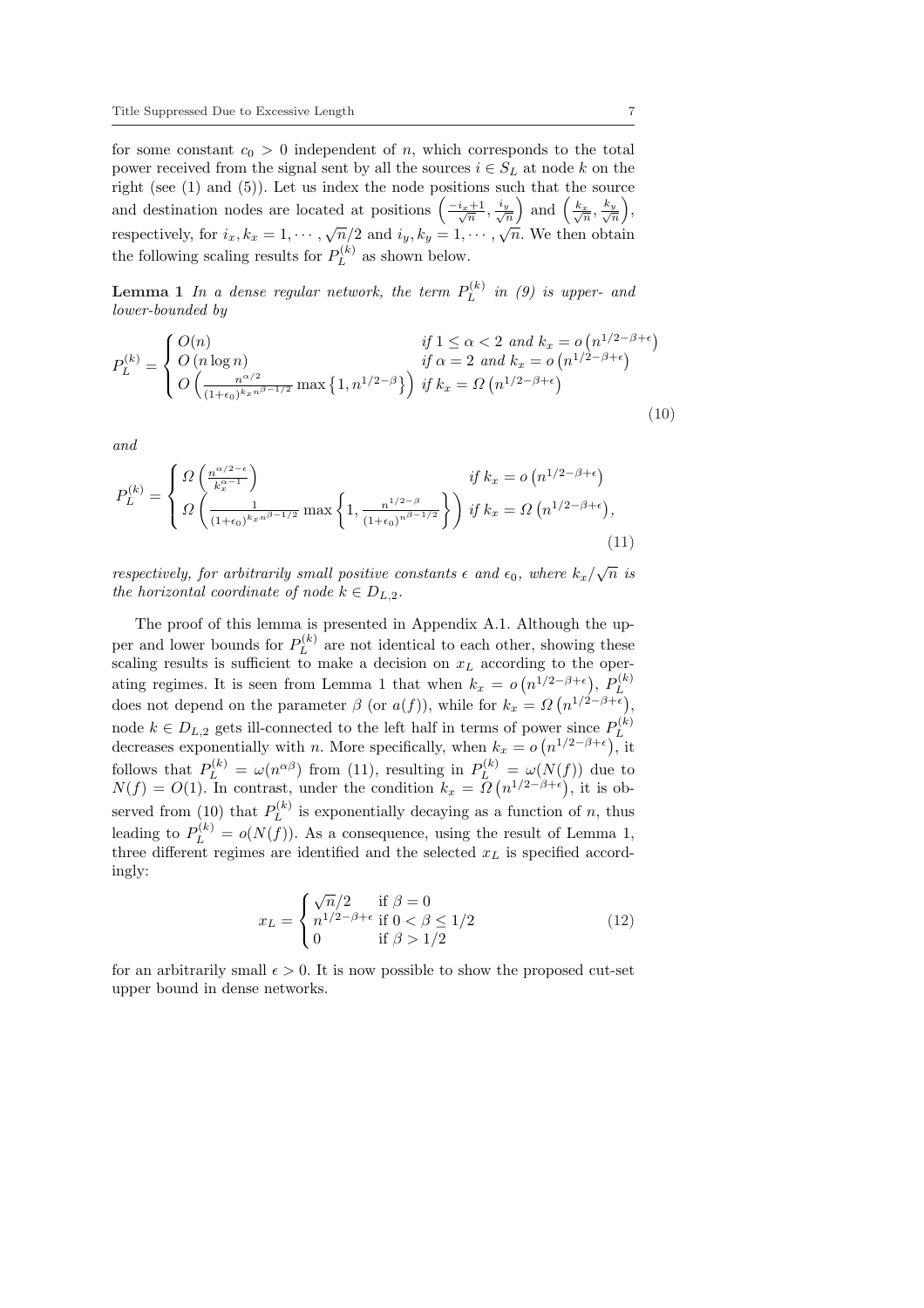Theorem 1 Consider an underwater regular network of unit area. Then, the upper bound on the total throughput  $T(n)$  is given by

$$
T(n) = \begin{cases} O(n \log n) & \text{if } \beta = 0\\ O\left(n^{1-\beta+\epsilon} \log n\right) & \text{if } 0 < \beta \le 1/2\\ O\left(\frac{n^{(1+\alpha+\beta a_0)/2}}{(1+\epsilon_0)^{n\beta-1/2}}\right) & \text{if } \beta > 1/2, \end{cases} \tag{13}
$$

where  $\epsilon$  and  $\epsilon_0$  are arbitrarily small positive constants, and  $a_0$  and  $\beta$  are defined in  $(3)$  and  $(8)$ , respectively.

*Proof* We first compute the first term  $T_1(n)$  in (7), focusing on the case for  $0 \leq \beta \leq 1/2$  since otherwise  $T_1(n) = 0$ . Since the nodes in the set  $D_{L,1}$  have good power connections to the left-half network and the information transfer to  $D_{L,1}$  is limited in bandwidth (but not power), the term  $T_1(n)$  is upperbounded by the sum of the capacities of the MISO channels. More specifically, by generalized Hadamard's inequality [15],  $T_1(n)$  can be easily bounded by

$$
T_1(n) \leq \sum_{k \in D_{L,1}} \log \left( 1 + \frac{P}{N(f)} \sum_{i \in S_L} \frac{1}{A(r_{ki}, f)} \right)
$$
  
\n
$$
\leq x_L \sqrt{n} \log \left( 1 + \frac{Pn^{\alpha/2+1}}{a(f)^{1/\sqrt{n}} N(f)} \right)
$$
  
\n
$$
\leq x_L \sqrt{n} \log \left( 1 + \frac{Pn^{\alpha/2+1}}{N(f)} \right)
$$
  
\n
$$
\leq c_2 x_L \sqrt{n} \log n \tag{14}
$$

for some constant  $c_2 > 0$  independent of n, where the last two steps are obtained from the fact that  $0 < a(f) \leq 1$  and  $N(f)$  tends to decrease polynomially with  $n$  from the relation in  $(4)$ . The upper bound for the second term  $T_2(n)$  in (7) is now derived under the condition  $\beta \in (0,\infty)$ . From the fact that  $log(1 + x) \leq x$  for any x, it follows that

$$
T_2(n) \leq \sum_{k \in D_{L,2}} \log \left( 1 + \frac{P}{N(f)} \sum_{i \in S_L} \frac{1}{A(r_{ki}, f)} \right)
$$
  

$$
\leq \sum_{k \in D_{L,2}} \sum_{i \in S_L} \frac{P}{A(r_{ki}, f)N(f)}
$$
  

$$
= \frac{1}{N(f)} \sum_{k \in D_{L,2}} P_L^{(k)},
$$
 (15)

which corresponds to the sum of the total received SNR from the left-half network to the destination set  $D_{L,2}$ . Hence, combining the two bounds (14) and (15) along with the choices for  $x<sub>L</sub>$  specified in (12), we obtain the following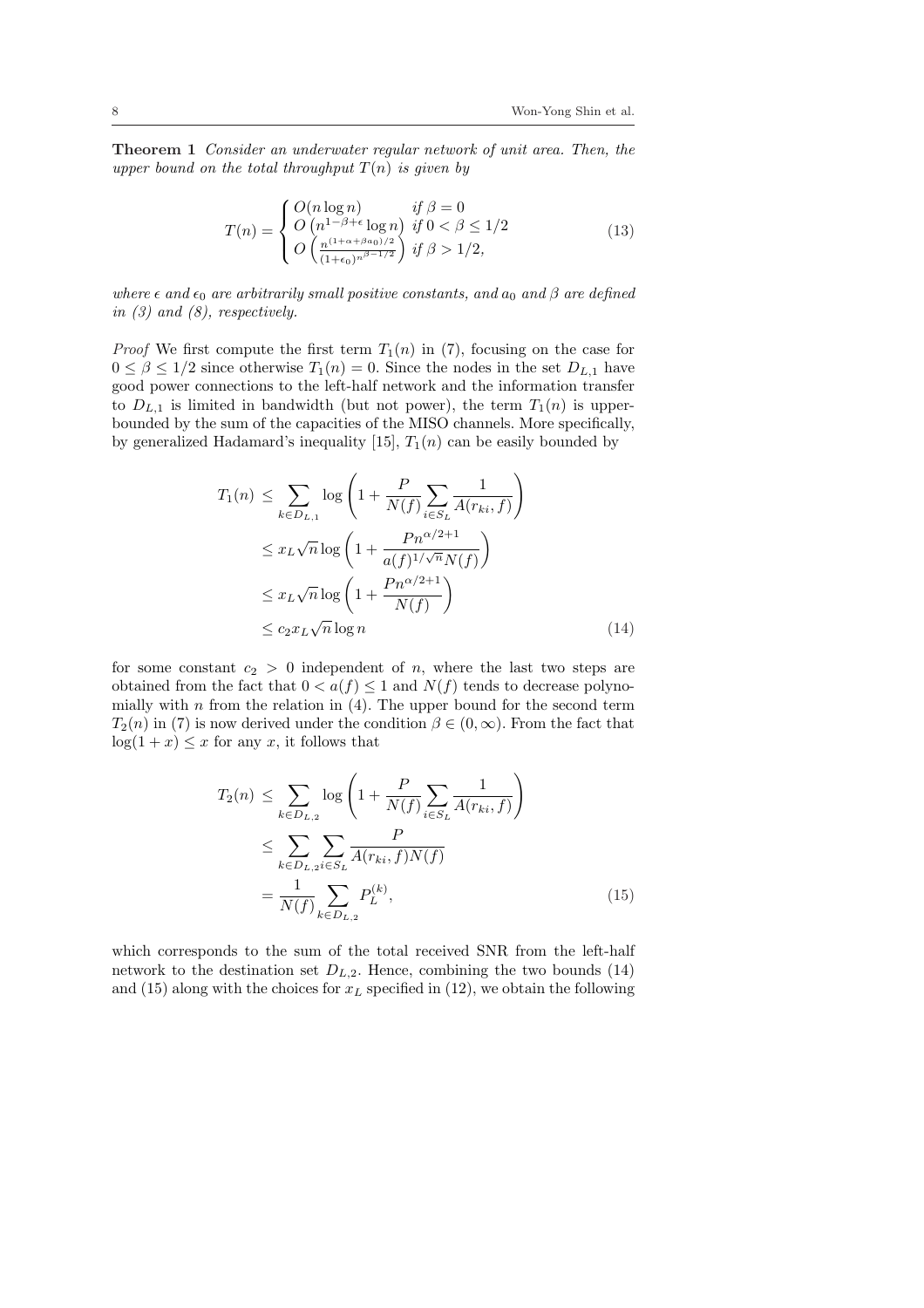upper bound on the total throughput  $T(n)$ :

$$
T(n) \leq \begin{cases} c_2 n \log n & \text{if } \beta = 0\\ c_2 n^{1-\beta+\epsilon} \log n + \frac{1}{N(f)} \sum_{k \in D_{L,2}} P_L^{(k)} & \text{if } 0 < \beta \leq 1/2\\ \frac{1}{N(f)} \sum_{k \in D_L} P_L^{(k)} & \text{if } \beta > 1/2 \end{cases}
$$

$$
= \begin{cases} c_2 n \log n & \text{if } \beta = 0\\ c_2 n^{1-\beta+\epsilon} \log n + \frac{1}{N(f)} \sum_{k=x_{L}}^{\sqrt{n}/2} \sum_{k_{y}=1}^{\sqrt{n}} \frac{n^{\alpha/2+1/2-\beta}}{(1+\epsilon_0)^{k_x n^{\beta-1/2}}} & \text{if } 0 < \beta \leq 1/2\\ \frac{1}{N(f)} \sum_{k_x=1}^{\sqrt{n}/2} \sum_{k_y=1}^{\sqrt{n}} \frac{n^{\alpha/2}}{(1+\epsilon_0)^{k_x n^{\beta-1/2}}} & \text{if } \beta > 1/2 \end{cases}
$$

$$
\leq \begin{cases} c_2 n \log n & \text{if } \beta = 0\\ c_3 n^{1-\beta+\epsilon} \log n & \text{if } 0 < \beta \leq 1/2\\ \frac{n^{(1+\alpha)/2}}{N(f)} \sum_{k_x=1}^{\sqrt{n}/2} \frac{1}{(1+\epsilon_0)^{k_x n^{\beta-1/2}}} & \text{if } \beta > 1/2 \end{cases}
$$
(16)

for an arbitrarily small  $\epsilon > 0$  and some constant  $c_3 > 0$  independent of n, where the equality comes from (10). The second inequality holds due to the fact that the term  $\frac{n^{\alpha/2}}{a}$  $\frac{n^{\alpha/2}}{(1+\epsilon_0)^{k_x}n^{\beta-1/2}}$  tends to decay exponentially with n under the conditions  $0 < \beta \leq 1/2$  and  $x_L \leq k_x \leq \sqrt{n}/2$ , and thus the total is dominated by the information transfer  $T_1(n)$  in (14). Now let us focus on the last line of (16), which corresponds to the total amount of SNR received by all nodes for the condition  $\beta > 1/2$ . For  $\beta > 1/2$ , using the two relationships (4) and (8) follows that

$$
\frac{n^{(1+\alpha)/2}}{N(f)} \sum_{k_x=1}^{\sqrt{n}/2} \frac{1}{(1+\epsilon_0)^{k_x n^{\beta-1/2}}} \le \frac{n^{(1+\alpha)/2}}{N(f)} \frac{1}{(1+\epsilon_0)^{n^{\beta-1/2}}-1}
$$

$$
\le \frac{c_4 n^{(1+\alpha+\beta a_0)/2}}{(1+\epsilon_0)^{n^{\beta-1/2}}}
$$

for some constant  $c_4 > 0$  independent of n, where the second inequality holds due to  $(1+\epsilon_0)^{n^{\beta-1/2}} = \omega(1)$  under the condition. This coincides with the result shown in (13), which completes the proof.

Note that the upper bound [4] for wireless radio networks of unit area is given by  $O(n \log n)$ , which is the same as the case with  $\beta = 0$  (or equivalently  $a(f) = \Theta(1)$  in the dense underwater network. Now let us discuss the fundamental limits of the network according to three different operating regimes shown in (13).

Remark 1 The upper bound on the total capacity scaling is illustrated in Fig. 2 versus the parameter  $\beta$  (logarithmic terms are omitted for convenience). We first address the regime  $\beta = 0$  (i.e., low path-loss attenuation regime), in which the upper bound on  $T(n)$  is active with  $x_L = \sqrt{n}/2$ , or equivalently  $D_{L,1} =$  $D_L$ , while  $T_2(n) = 0$ . In this case, the total throughput of the network is limited by the degrees of freedom of the  $\Theta(n) \times \Theta(n)$  MIMO channel between  $S_L$  and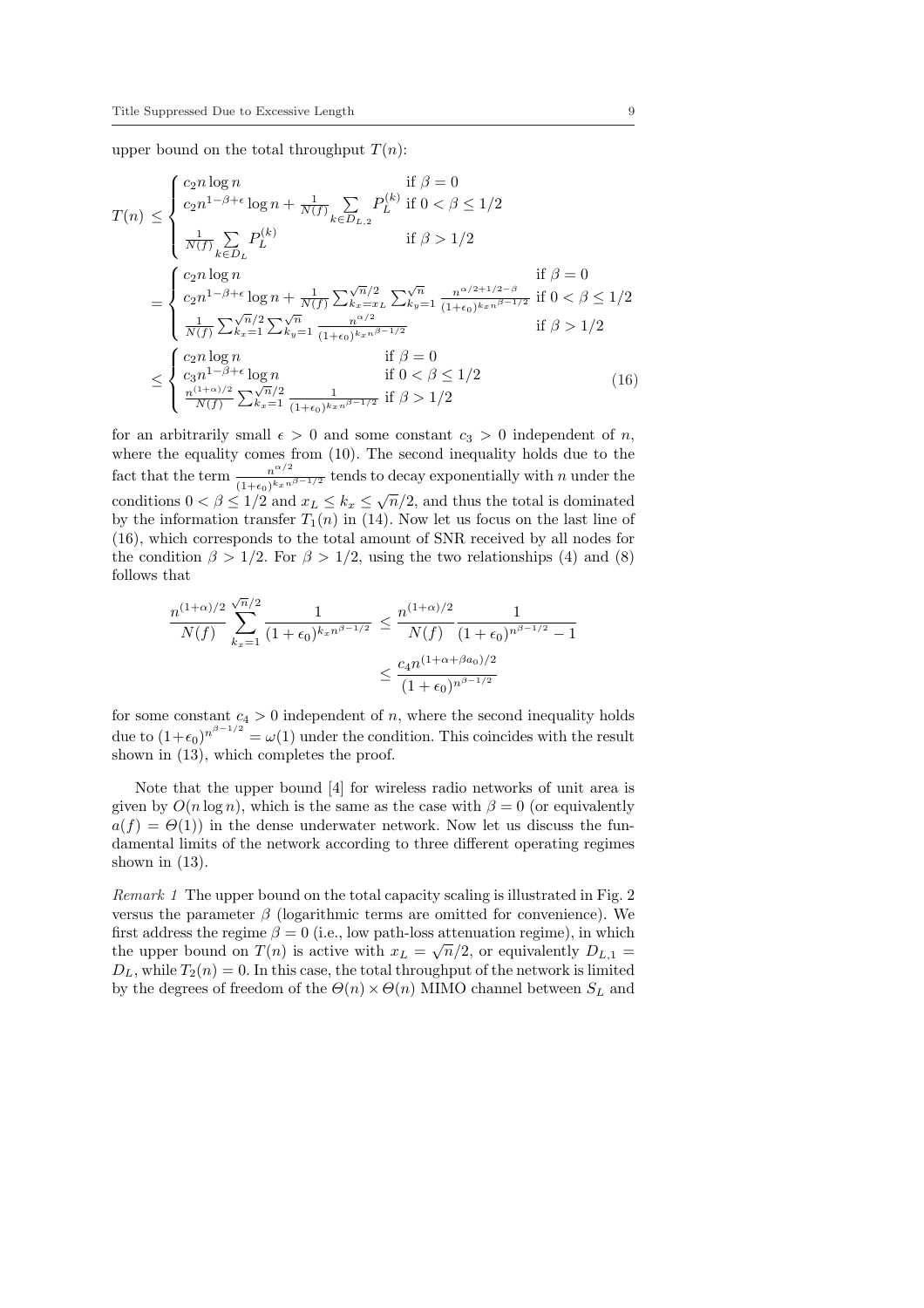

Fig. 2 Upper (solid) and lower (dashed) bounds on the capacity scaling  $T(n)$ .

 $D_L$ , and is roughly linear in the bandwidth, thus resulting in a bandwidthlimited network. In particular, our interest is in the operating regimes for which the network becomes power-limited as  $\beta > 0$ . In the second regime  $0 < \beta \leq 1/2$  (i.e., medium path-loss attenuation regime), as pointed out in the proof of Theorem 1, the upper bound on  $T(n)$  is dominated by the information transfer from  $S_L$  to  $D_{L,1}$ , that is, the term  $T_1(n)$  in (14) contributes more than  $T_2(n)$  in (15). The total throughput is thus limited by the degrees of freedom of the MIMO channel between  $S_L$  and  $D_{L,1}$ , since more available bandwidth leads to an increment in  $T_1(n)$ . As a consequence, in this regime, the network is both bandwidth- and power-limited. In the third regime  $\beta > 1/2$  (i.e., high path-loss attenuation regime), the upper bound (15) is active with  $x_L = 0$ , or equivalently  $D_{L,2} = D_L$ , while  $T_1(n) = 0$ . The information transfer to  $D_L$  is thus totally limited by the sum of the total received SNR from the left-half network to the destination nodes in  $D<sub>L</sub>$ . In other words, in the third regime, the network is limited in power, but not in bandwidth.

Note that the upper bound on  $T(n)$  decays polynomially with increasing  $\beta$ in the regime  $0 < \beta < 1/2$ , while it drops off exponentially when  $\beta > 1/2$ . In addition, two other expressions on the total throughput  $T(n)$  are summarized as follows.

Remark 2 From (4) and (8), the upper bound and the corresponding operating regimes can also be presented below in terms of the attenuation parameter  $a(f)$ :

$$
T(n) = \begin{cases} O(n \log n) & \text{if } a(f) = \Theta(1) \\ O\left(\frac{n^{1+\epsilon} \log n}{\log a(f)}\right) & \text{if } a(f) = \omega(1) \text{ and } a(f) = O\left((1+\epsilon_0)^{\sqrt{n}}\right) \\ O\left(\frac{n^{(1+\alpha)/2} (\log a(f))^{\alpha_0/2}}{a(f)^{1/\sqrt{n}}}\right) & \text{if } a(f) = \omega\left((1+\epsilon_0)^{\sqrt{n}}\right). \end{cases}
$$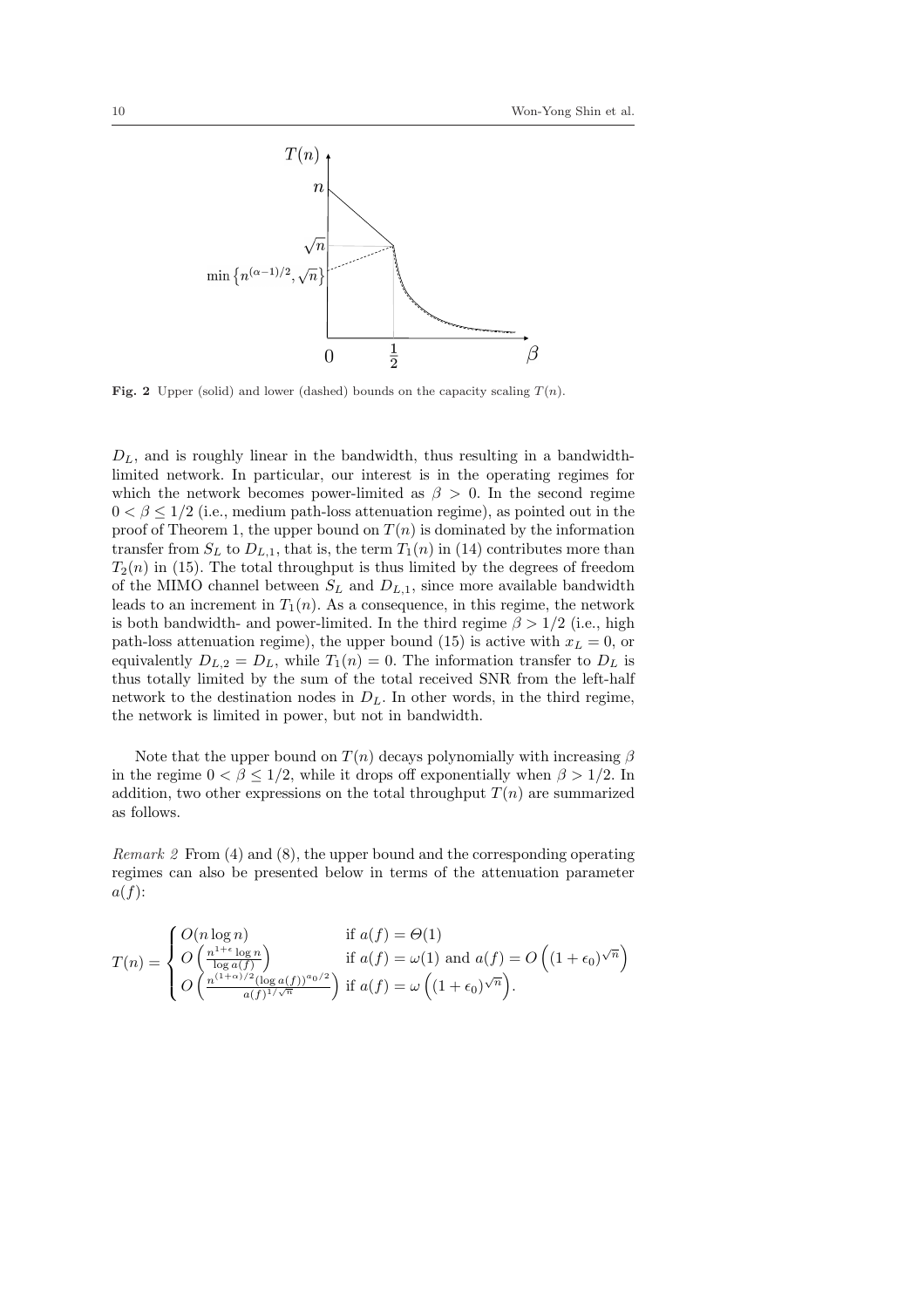Note that as  $a(f) = \omega$  $\overline{a}$  $(1+\epsilon_0)^{\sqrt{n}}$ , we also obtain

$$
T(n) = O\left(\frac{n^{(1+\alpha)/2}}{a(f)^{1/\sqrt{n}}N(f)}\right)
$$

,

which is expressed as a function of the spreading factor  $\alpha$  as well as the absorption  $a(f)$  and the noise PSD  $N(f)$ . Using (2) and (3) further yields the following expression

$$
T(n) = \begin{cases} O(n \log n) & \text{if } f = \Theta(1) \\ O\left(\frac{n^{1+\epsilon} \log n}{f^2}\right) & \text{if } f = \omega(1) \text{ and } f = O\left(n^{1/4}\right) \\ O\left(\frac{n^{(1+\alpha)/2} f^{a_0}}{e^{c_1 f^2 / \sqrt{n}}}\right) & \text{if } f = \omega\left(n^{1/4}\right), \end{cases}
$$

which represents the upper bound for the operating regimes identified by frequency scaling.

#### 4 Achievability Result

In this section, to show the order optimality of underwater networks, we analyze the achievable throughput scaling for dense networks. Based on the earlier studies [4, 7, 9, 16] for wireless radio networks, it follows that using MH routing [7] is preferred at power-limited regimes, while a hierarchical cooperation (HC) strategy [4] may have a better performance at bandwidth-limited regimes. Existing transmission schemes thus need to be used carefully, depending on path-loss attenuation regimes. However, utilizing long-distance transmissions (e.g., the schemes associated with  $HC(4, 9)$ ) will not be suitable for underwater networks since it can cause extremely long delays in receiving the desired data.<sup>2</sup> For this reason, we mainly focus on the achievability based on the nearest-neighbor MH routing. In a dense regular network, we identify the operating regimes for which the achievable throughput matches the upper bound shown in Section 3.

As in the extended network case (refer to Section 4 of Part I), the nearestneighbor MH routing [7] is used with a slight modification. The basic procedure of the MH protocol under our dense regular network is briefly described as follows:

- $-$  Divide the network into *n* square routing cells, each of which has the same area.
- Draw a line connecting an S–D pair.
- At each node, use the transmit power of

$$
P\min\left\{1,\frac{a(f)^{1/\sqrt{n}}N(f)}{n^{\alpha/2}}\right\}.
$$

<sup>2</sup> Note that in acoustic communication, the transmission delay is usually much higher than the processing delay at each node. The propagation speed of acoustic signal in water is around  $1500 \text{ m/s}$  [17], which is five orders of magnitude lower than that of radio wave.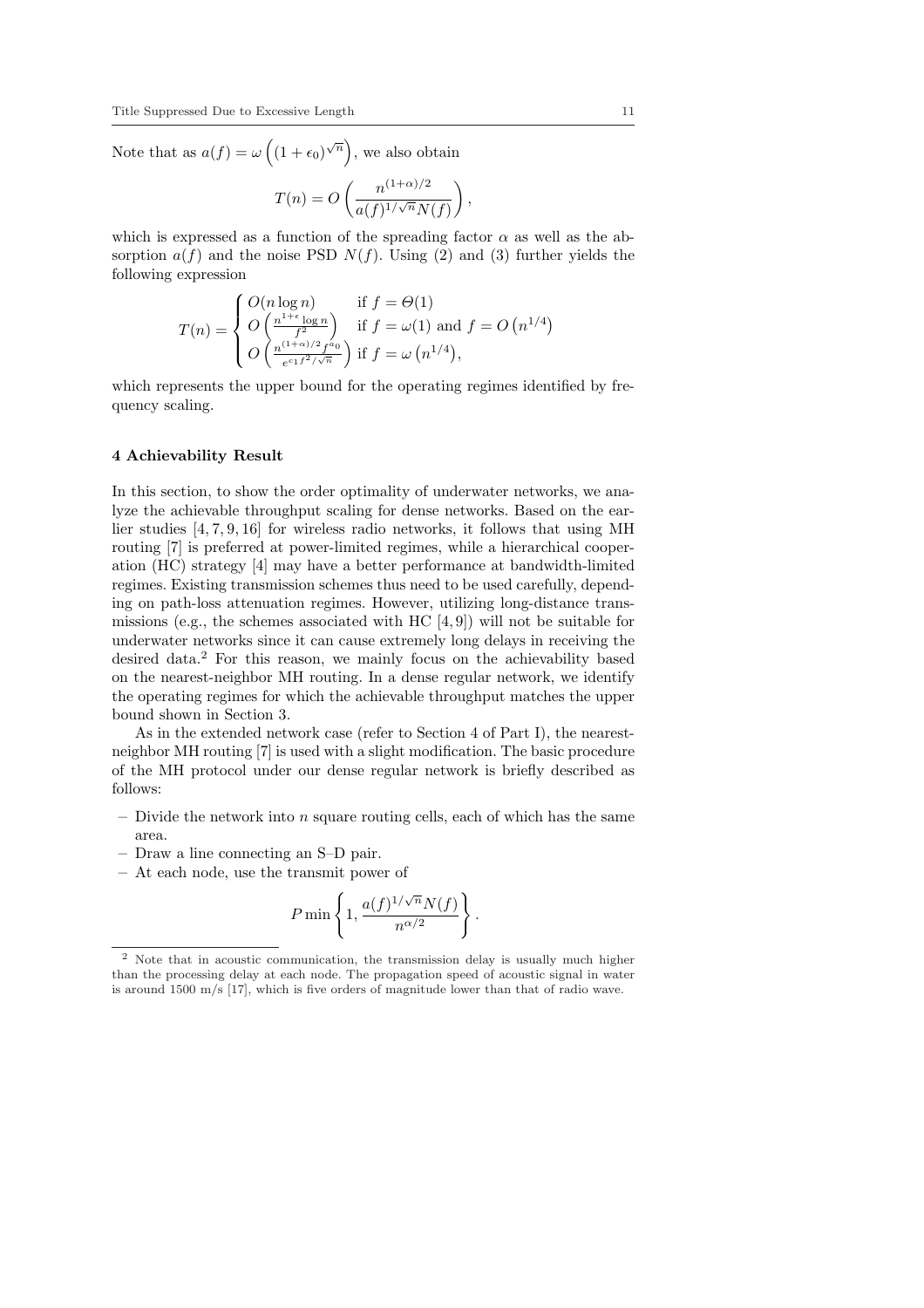The scheme operates with the full power when  $a(f) = \Omega$  $\int n^{\alpha\sqrt{n}/2}$  $\frac{n}{N(f)\sqrt{n}}$ ´ ith the full power when  $a(f) = \Omega\left(\frac{n^{\alpha \sqrt{n}}}{N(f)^{\sqrt{n}}}\right)$ . On the other hand, when  $a(f) = o\left(\frac{n^{\alpha\sqrt{n}}/2}{N(f)\sqrt{n}}\right)$  $\frac{n^{\alpha\sqrt{n}/2}}{N(f)\sqrt{n}}\Big)$ , the transmit power  $Pa(f)^{1/\sqrt{n}}N(f)/n^{\alpha/2}$ , which scales slower than  $\Theta(1)$ , is sufficient so that the received SNR at each node is bounded by 1 (note that having a higher power is unnecessary in terms of throughput improvement).

The amount of interference is now quantified to show the achievable throughput based on MH.

Lemma 2 Consider a dense regular network that uses the nearest-neighbor  $MH$  protocol. Then, the total interference power  $P_I$  from other simultaneously transmitting nodes, corresponding to the set  $I \subset \{1, \dots, n\}$ , is bounded by

$$
P_{I} = \begin{cases} O\left(\frac{\max\{n^{(1/2-\beta)(2-\alpha)}, \log n\}}{n^{\beta a_{0}/2}}\right) & \text{if } 0 \le \beta < 1/2\\ O\left(n^{-\beta a_{0}/2}\right) & \text{if } \beta = 1/2\\ O\left(\frac{n^{\alpha/2}}{(1+\epsilon_{0})^{n^{\beta-1}/2}}\right) & \text{if } \beta > 1/2 \end{cases}
$$
(17)

for an arbitrarily small  $\epsilon_0 > 0$ , where  $a_0$  and  $\beta$  are defined in (3) and (8), respectively.

The proof of this lemma is presented in Appendix A.2. From (4) and (8), we note that when  $\beta = 1/2$ , it follows that  $P_I = O(N(f))$ , i.e.,  $P_I$  is upper-bounded by the PSD  $N(f)$  of noise. Using Lemma 2, a lower bound on the capacity scaling can be derived, and hence the following result shows the achievable rates under the MH protocol in a dense network.

Theorem 2 In an underwater regular network of unit area,

$$
T(n) = \begin{cases} \Omega\left(\frac{\sqrt{n}}{\max\{n^{(1/2-\beta)(2-\alpha)}, \log n\}}\right) & \text{if } 0 \le \beta < 1/2\\ \Omega\left(\sqrt{n}\right) & \text{if } \beta = 1/2\\ \Omega\left(\frac{n^{(1+\alpha+\beta a_0)/2}}{(1+\epsilon_0)^{n^{\beta-1/2}}}\right) & \text{if } \beta > 1/2 \end{cases} \tag{18}
$$

is achievable.

Proof Suppose that the nearest-neighbor MH protocol described above is used. Then, from (1), the received signal power  $P_r$  from the desired transmitter is given by

$$
P_r = \frac{P \min\left\{1, \frac{a(f)^{1/\sqrt{n}} N(f)}{n^{\alpha/2}}\right\} n^{\alpha/2}}{c_0 a(f)^{1/\sqrt{n}}},
$$

which can be rewritten as

$$
\frac{Pn^{\alpha/2}}{c_0(1+\epsilon_0)^{n^{\beta-1/2}}} \min\left\{1, \frac{(1+\epsilon_0)^{n^{\beta-1/2}}}{n^{(\alpha+\beta a_0)/2}}\right\}
$$
\n
$$
= \begin{cases} \frac{P}{c_0 n^{\beta a_0/2}} & \text{if } 0 \le \beta \le 1/2\\ \frac{Pn^{\alpha/2}}{c_0 (1+\epsilon_0)^{n^{\beta-1/2}}} & \text{if } \beta > 1/2 \end{cases}
$$
\n(19)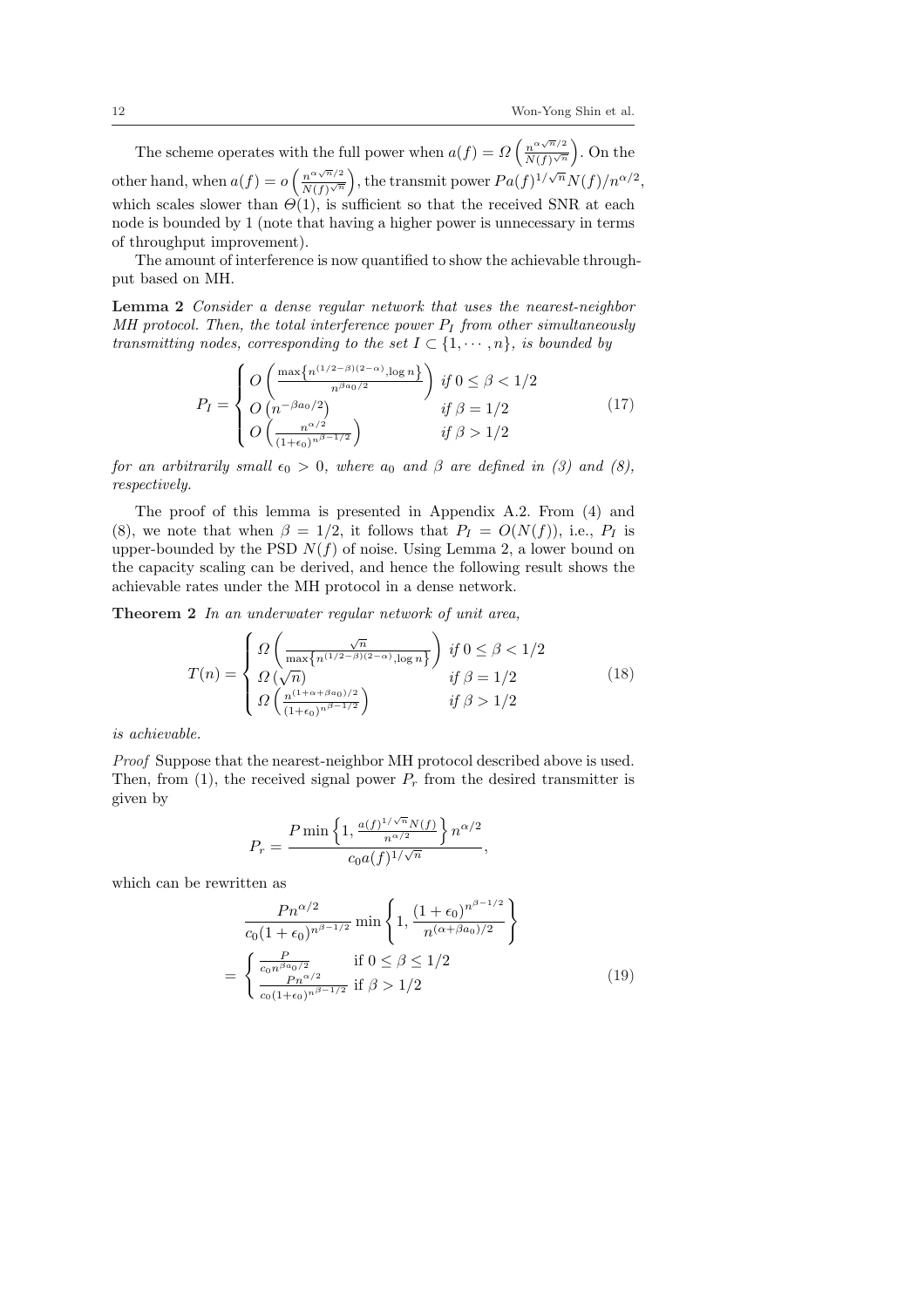with respect to the parameter  $\beta$  using (4) and (8). To obtain a lower bound on the capacity scaling, the signal-to-interference-and-noise ratio (SINR) seen by receiver  $i \in \{1, \dots, n\}$  can be computed using (17) and (19). By assuming the worst case noise, which lower-bounds the transmission rate, and full CSI at the receiver, the achievable throughput per S–D pair is then lower-bounded by

$$
\log(1 + \text{SINR})
$$
\n
$$
= \log\left(1 + \frac{P_r}{N(f) + P_I}\right)
$$
\n
$$
= \begin{cases}\n\Omega\left(\log\left(1 + \frac{1}{\max\{n^{(1/2-\beta)(2-\alpha)}, \log n\}}\right)\right) & \text{if } 0 \le \beta < 1/2 \\
\Omega(1) & \text{if } \beta = 1/2 \\
\Omega\left(\log\left(1 + \frac{n^{(\alpha + \beta a_0)/2}}{(1 + \epsilon_0)^{n\beta - 1/2}}\right)\right) & \text{if } \beta > 1/2 \\
\Omega\left(\frac{1}{\max\{n^{(1/2-\beta)(2-\alpha)}, \log n\}}\right) & \text{if } 0 \le \beta < 1/2 \\
\Omega(1) & \text{if } \beta = 1/2 \\
\Omega\left(\frac{n^{(\alpha + \beta a_0)/2}}{(1 + \epsilon_0)^{n\beta - 1/2}}\right) & \text{if } \beta > 1/2,\n\end{cases}
$$

where the second equality holds since  $N(f) = \Theta(n^{-\beta a_0/2})$  and thus  $P_I =$  $\omega(N(f))$  for  $0 \le \beta \le 1/2$ ,  $P_I = \Theta(P_r) = \Theta(N(f))$  for  $\beta = 1/2$ , and  $P_I =$  $o(N(f))$  for  $\beta > 1/2$ . The last equality comes from the fact that  $log(1+x) =$  $(\log e)x + O(x^2)$  for small  $x > 0$ . Since there are  $\Omega(\sqrt{n})$  S-D pairs that can be active simultaneously in the network, the total throughput is finally given by (18), which completes the proof.

Note that the achievable throughput  $[7]$  for wireless radio networks of unit area using MH routing is given by  $\Omega(\sqrt{n})$ , which is the same as the case for which  $\beta = 1/2$  (or equivalently  $a(f) = \Theta((1 + \epsilon_0)^{\sqrt{n}})$ ) in a dense underwater network. The lower bound on the total throughput  $T(n)$  is also shown in Fig. 2 according to the parameter  $\beta$ . From this result, an interesting observation follows. To be specific, in the regime  $0 \leq \beta \leq 1/2$ , the lower bound on  $T(n)$ grows linearly with increasing  $\beta$ , because the total interference power  $P_I$  in (17) tends to decrease as  $\beta$  increases. In this regime, note that  $P_I = \Omega(P_r)$ . Meanwhile, when  $\beta > 1/2$ , the lower bound reduces rapidly due to the exponential path-loss attenuation in terms of increasing  $\beta$ .

In addition, similarly as in Section 3, two other expressions on the achievability result are now summarized as in the following.

*Remark 3* From (4) and (8), the lower bound on the throughput  $T(n)$  and the corresponding operating regimes can also be presented below in terms of the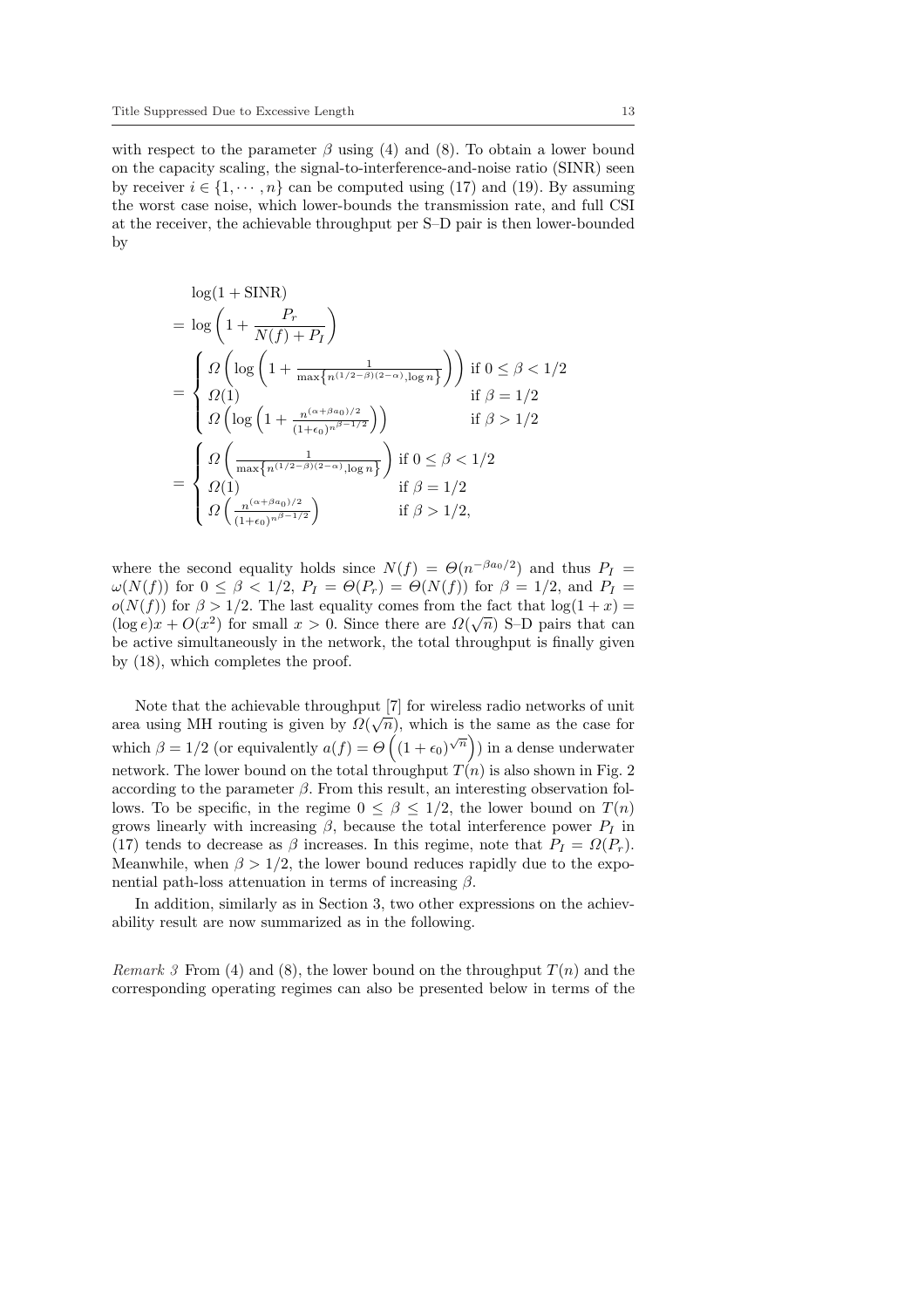attenuation parameter  $a(f)$ :

$$
T(n) = \begin{cases} \Omega\left(\frac{\sqrt{n}}{\max\{a(f)^{(2-\alpha)/\sqrt{n}}, \log n\}}\right) & \text{if } a(f) = \Omega(1) \text{ and } a(f) = o\left((1+\epsilon_0)^{\sqrt{n}}\right) \\ \Omega\left(\sqrt{n}\right) & \text{if } a(f) = \Theta\left((1+\epsilon_0)^{\sqrt{n}}\right) \\ \Omega\left(\frac{n^{(1+\alpha)/2}(\log a(f))^{a_0/2}}{a(f)^{1/\sqrt{n}}}\right) & \text{if } a(f) = \omega\left((1+\epsilon_0)^{\sqrt{n}}\right). \end{cases}
$$

Furthermore, using (2) and (3) follows that

$$
T(n) = \begin{cases} \Omega\left(\frac{\sqrt{n}}{\max\{e^{c_1(2-\alpha)f^2/\sqrt{n}}, \log n\}}\right) & \text{if } f = \Omega(1) \text{ and } f = o\left(n^{1/4}\right) \\ \Omega\left(\sqrt{n}\right) & \text{if } f = \Theta\left(n^{1/4}\right) \\ \Omega\left(\frac{n^{(1+\alpha)/2}f^{a_0}}{e^{c_1f^2/\sqrt{n}}}\right) & \text{if } f = \omega\left(n^{1/4}\right), \end{cases}
$$

which represents the lower bound for the operating regimes obtained from the relationship between the frequency  $f$  and the number  $n$  of nodes.

Now let us turn to examining how the upper bound shown in Section 3 is close to the achievable throughput scaling.

Remark 4 Based on Theorems 1 and 2, it is seen that if  $\beta \geq 1/2$ , then the achievable rate of the MH protocol is close to the upper bound up to  $n^{\epsilon}$  for an arbitrarily small  $\epsilon > 0$  (note that the two bounds are of exactly the same order especially for  $\beta > 1/2$ ). The condition  $\beta \geq 1/2$  corresponds to the high path-loss attenuation regime, and is equivalent to  $a(f) = \Omega((1 + \epsilon_0)^{\sqrt{n}})$ or  $f = \Omega$ ¡  $n^{1/4}$ . Therefore, the MH is order-optimal in regular networks of unit area under the aforementioned operating regimes, whereas in extended networks, using MH routing results in the order optimality for all the operating regimes.

Finally, we remark that applying the HC strategy [4] does not guarantee the order optimality in the regime  $0 \leq \beta < 1/2$  (i.e., low and medium path-loss attenuation regimes). The primary reason is specified under each operating regime: for the condition  $\beta = 0$ , following the steps similar to those of Lemma 2, it follows that  $P_I = \omega(P_r)$  at all levels of the hierarchy, thereby resulting in  $SINR = o(1)$  for each transmission (the details are not shown in this paper). It is thus not possible to achieve a linear throughput scaling. Now let us focus on the case where  $0 < \beta < 1/2$ . At the top level of the hierarchy, the transmissions between two clusters having distance  $O(1)$  becomes a bottleneck because of the exponential path-loss attenuation with propagation distance. Hence, the achievable throughput of the HC decays exponentially with respect to  $n$ , which is significantly lower than that in  $(18)$ .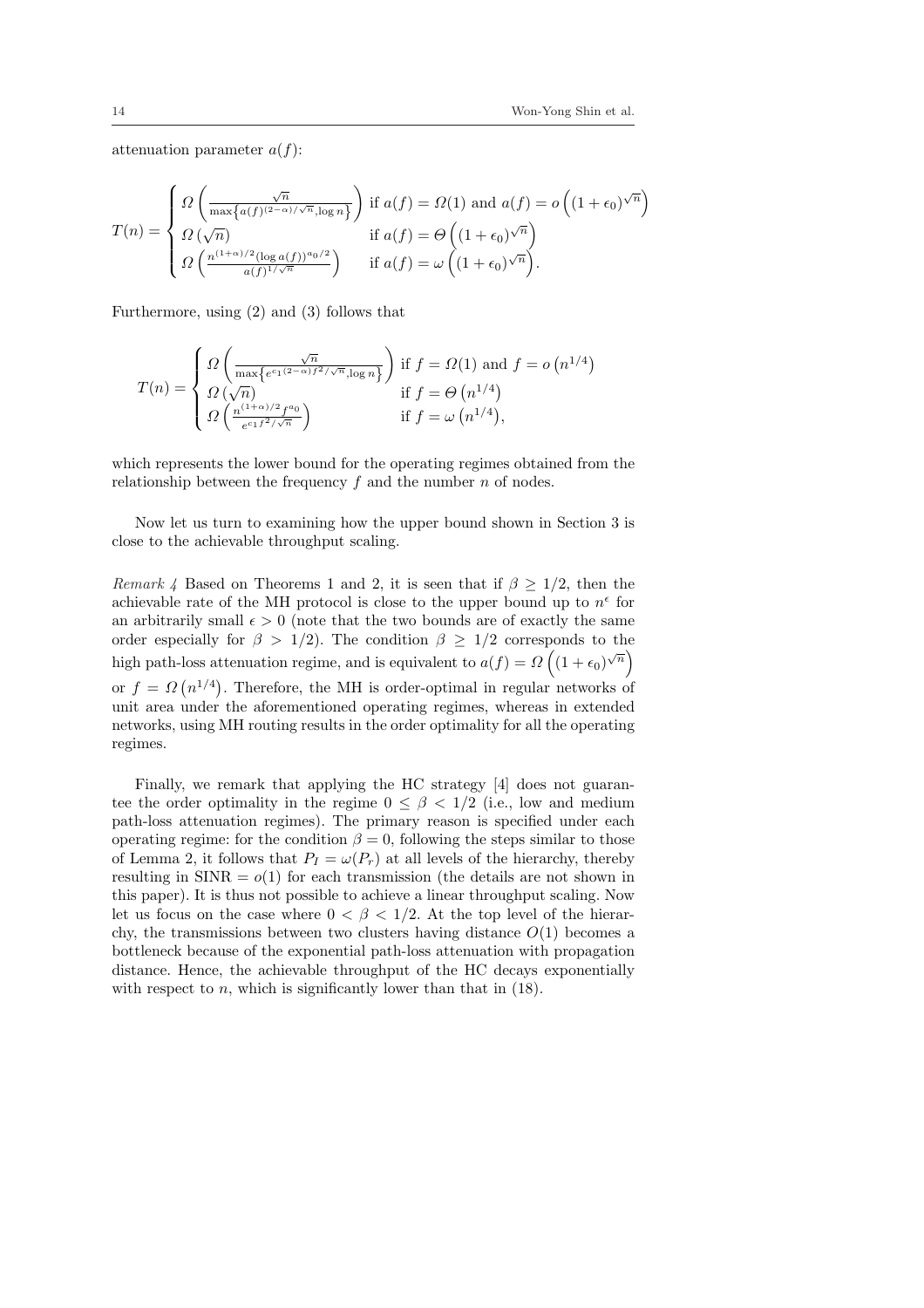#### 5 Conclusion

In Part II in a two-part series, dense underwater acoustic networks were analyzed in terms of capacity scaling. In dense networks, the upper bound was derived characterizing three different operating regimes, in which there exists either a bandwidth or power limitation, or both. As in Part I, the nearestneighbor MH protocol was introduced with a slight modification to show the achievability result—the MH protocol is order-optimal in power-limited regimes (i.e., the case where the frequency f scales faster than or as  $n^{1/4}$ ) of dense networks. Therefore, it turned out that there exists a right frequency scaling that makes our scaling results for underwater acoustic networks to break free from scaling limitations related to the channel characteristics that were described in [18]. For all the operating regimes, the exact capacity scaling of dense underwater networks remains still open, whereas the order optimality of extended underwater networks has been proved in Part I.

For a more in-depth discussion of the extended network results, see the conclusion section of Part I.

## A Appendix

# A.1 Proof of Lemma 1

Upper and lower bounds on  $P_L^{(k)}$  in a dense network are derived by basically following the same node indexing and layering techniques as those in Part I. We refer to Appendix A.2 and Fig. 4 in [1] for the detailed description (note that the destination nodes are, however, and Fig. 4 in [1] for the detailed description (note that the destination nodes are, nowever,<br>located at positions  $\left(\frac{k_x}{\sqrt{n}}, \frac{k_y}{\sqrt{n}}\right)$  in dense networks). Similarly to the extended network case, from (9), the term  $P_L^{(k)}$  is then given by

$$
P_L^{(k)} = \frac{P}{c_0} \sum_{i_x=1}^{\sqrt{n}/2} \sum_{i_y=1}^{\sqrt{n}} \frac{n^{\alpha/2}}{((i_x + k_x - 1)^2 + (i_y - k_y)^2)^{\alpha/2} a(f)^{\sqrt{((i_x + k_x - 1)^2 + (i_y - k_y)^2)/n}}}
$$

First, focus on how to obtain an upper bound for  $P_L^{(k)}$ . Assuming that all the nodes in each layer are moved onto the innermost boundary of the corresponding ring, we then have

$$
P_L^{(k)} \le \frac{P n^{\alpha/2}}{c_0} \sum_{i' = k_x}^{k_x + \sqrt{n}/2 - 1} \frac{c_5(i' + 1)}{i'^{\alpha} a(f)^{i' \sqrt{n}}}
$$
  

$$
\le \frac{2c_5 P n^{\alpha/2}}{c_0} \sum_{i' = k_x}^{\sqrt{n}} \frac{1}{i'^{\alpha - 1} a(f)^{i' \sqrt{n}}}
$$
  

$$
= c_6 P n^{\alpha/2} \sum_{i' = k_x}^{\sqrt{n}} \frac{1}{i'^{\alpha - 1} (1 + \epsilon_0)^{i' n^{\beta - 1/2}}}
$$
(20)

for some positive constants  $c_0$ ,  $c_5$ , and  $c_6$  independent of n and an arbitrarily small  $\epsilon_0 > 0$ , where the equality comes from the relationship (8) between  $a(f)$  and  $\beta$ . We first consider where the equality comes from the relationship (8) between  $a(f)$  and  $\beta$ . We first consider the case where  $k_x = o(n^{1/2-\beta+\epsilon})$  for an arbitrarily small  $\epsilon > 0$ . Under this condition, from

.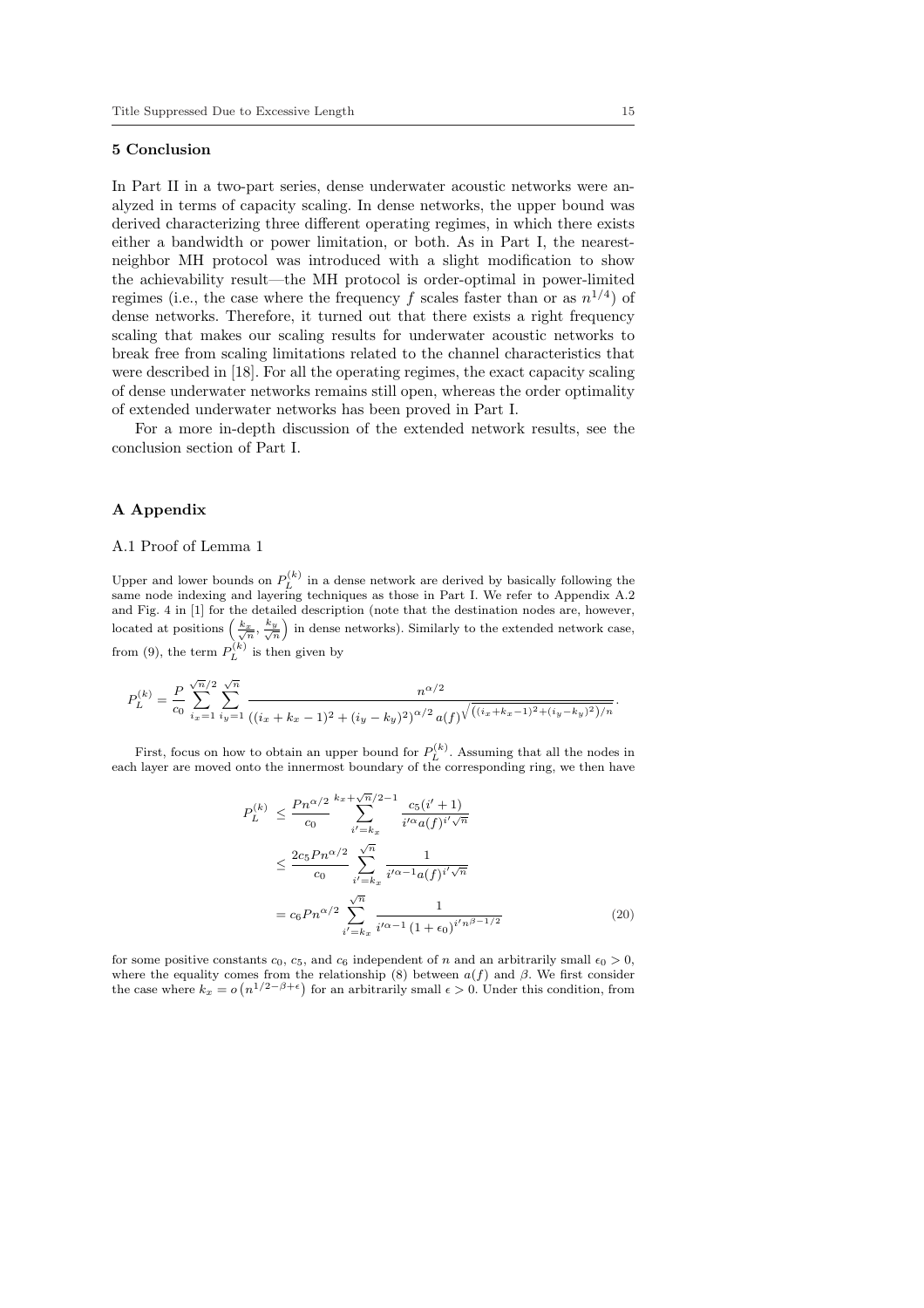,

the fact that the term  $i'^{\alpha-1}$  in the RHS of (20) is dominant in terms of upper-bounding  $P_L^{(k)}$  for  $i' = k_x, \dots, \sqrt{n}$ , (20) is further bounded by

$$
P_L^{(k)} \le c_6 P n^{\alpha/2} \sum_{i'=k_x}^{\sqrt{n}} \frac{1}{i'^{\alpha-1}}
$$
  
 
$$
\le c_6 P n^{\alpha/2} \left( \frac{1}{k_x^{\alpha-1}} + \int_{k_x}^{\sqrt{n}} \frac{1}{x^{\alpha-1}} dx \right)
$$

which yields  $P_L^{(k)} = O(n^{\alpha/2}(\sqrt{n})^{2-\alpha}) = O(n)$  for  $1 \leq \alpha < 2$  and  $P_L^{(k)} = O(n \log n)$  for  $\alpha = 2$ . When  $k_x = \Omega(n^{1/2-\beta+\epsilon})$ , the upper bound (20) for  $P_L^{(k)}$  is dominated by the term  $(1 + \epsilon_0)^{i'n^{\beta - 1/2}}$ , and thus is given by

$$
P_L^{(k)} \le c_6 P n^{\alpha/2} \sum_{i'=k_x}^{\sqrt{n}} \frac{1}{(1+\epsilon_0)^{i'n^{\beta-1/2}}}
$$
  
\n
$$
\le c_6 P n^{\alpha/2} \left( \frac{1}{(1+\epsilon_0)^{k_x n^{\beta-1/2}}} + \int_{k_x}^{\sqrt{n}} \frac{1}{(1+\epsilon_0)^{x n^{\beta-1/2}}} dx \right)
$$
  
\n
$$
= c_6 P n^{\alpha/2} \left( \frac{1}{(1+\epsilon_0)^{k_x n^{\beta-1/2}}} + \int_1^{\sqrt{n}/k_x} \frac{k_x}{(1+\epsilon_0)^{x k_x n^{\beta-1/2}}} dx \right)
$$
  
\n
$$
\le c_6 P n^{\alpha/2} \left( \frac{1}{(1+\epsilon_0)^{k_x n^{\beta-1/2}}} + \frac{n^{1/2-\beta}}{(1+\epsilon_0)^{k_x n^{\beta-1/2}}} \right)
$$
  
\n
$$
\le \frac{c_7 P n^{\alpha/2}}{(1+\epsilon_0)^{k_x n^{\beta-1/2}}} \max \left\{ 1, n^{1/2-\beta} \right\} \tag{21}
$$

for some constant  $c_7 > 0$  independent of n, which is the last result in (10).

Next, let us turn to deriving a lower bound for  $P_L^{(k)}$ . Since each layer has at least one node that is onto the innermost boundary of the corresponding ring, the lower bound similarly follows

$$
P_L^{(k)} \ge \frac{P_n^{\alpha/2}}{c_0} \sum_{i'=k_x}^{k_x + \sqrt{n}/2 - 1} \frac{1}{i'^{\alpha} a(f)^{i' \sqrt{n}}}
$$
  
=  $c_6 P_n^{\alpha/2} \sum_{i'=k_x}^{k_x + \sqrt{n}/2 - 1} \frac{1}{i'^{\alpha} (1 + \epsilon_0)^{i' n^{\beta - 1/2}}}.$  (22)

For the condition  $k_x = o(n^{1/2-\beta+\epsilon})$ , (22) is represented as

$$
P_L^{(k)} \ge c_6 P n^{\alpha/2} \sum_{i'=k_x}^{k_x + \sqrt{n}/2 - 1} \frac{1}{i'^{\alpha} (1 + \epsilon_0)^{i'n^{\beta - 1/2}}}
$$
  
\n
$$
\ge c_6 P n^{\alpha/2} \sum_{i'=k_x}^{2k_x - 1} \frac{1}{i'^{\alpha} (1 + \epsilon_0)^{i'n^{\beta - 1/2}}}
$$
  
\n
$$
\ge \frac{c_6 P n^{\alpha/2}}{n^{\epsilon'}} \sum_{i'=k_x}^{2k_x - 1} \frac{1}{i'^{\alpha}}
$$
  
\n
$$
\ge \frac{c_8 P n^{\alpha/2}}{n^{\epsilon'} k_x^{\alpha - 1}}
$$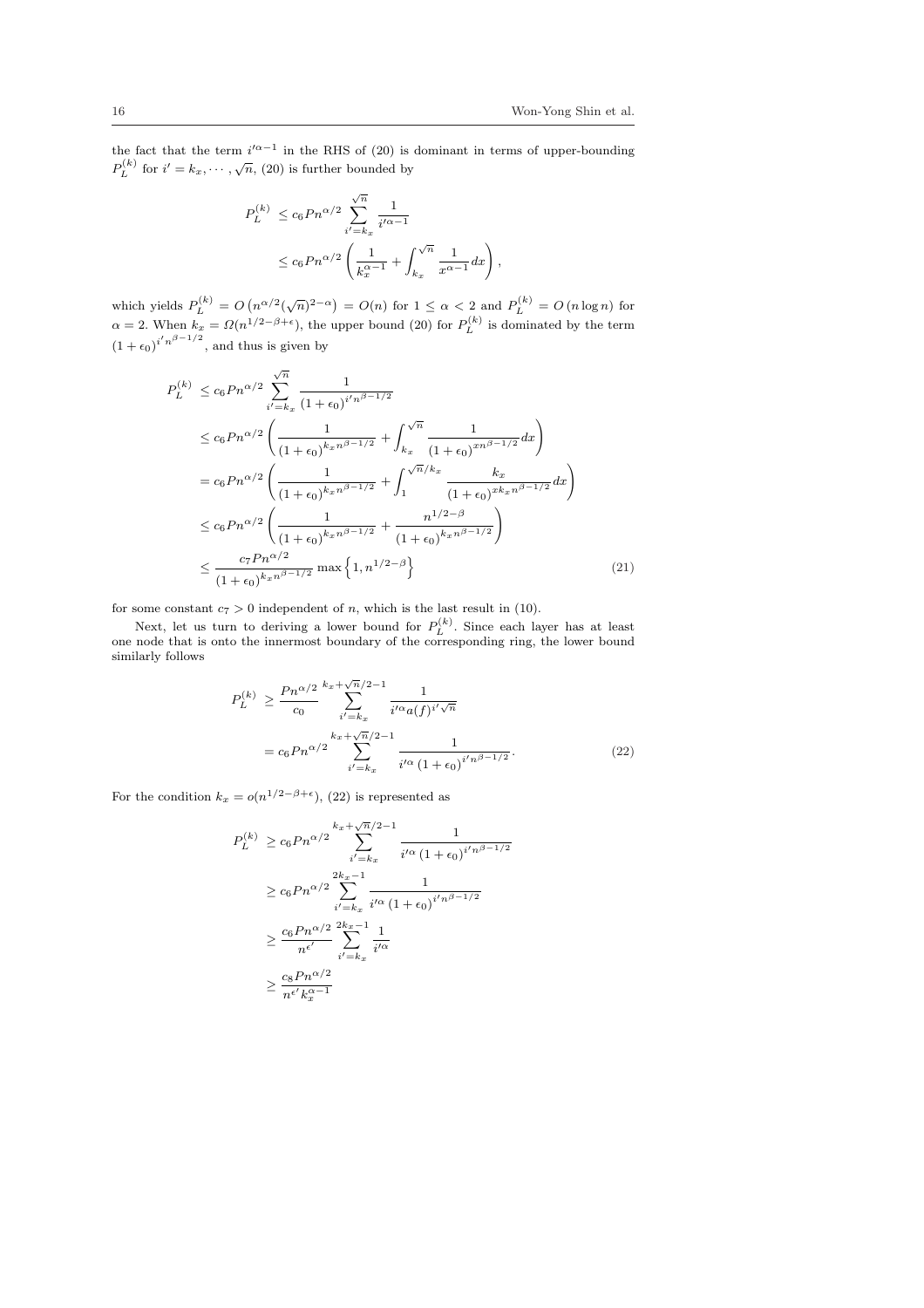for an arbitrarily small  $\epsilon' > 0$  and some constant  $c_8 > 0$  independent of n, where the third inequality holds due to  $(1+\epsilon_0)^{k_x n^{\beta-1/2}} = O(n^{\epsilon'})$ . On the other hand, similarly as in the steps of (21), the condition  $k_x = \Omega(n^{1/2-\beta+\epsilon})$  yields the following lower bound for  $P_L^{(k)}$ :

$$
P_L^{(k)} \ge c_6 P \sum_{i'=k_x}^{k_x + \sqrt{n}/2 - 1} \frac{1}{(1 + \epsilon_0)^{i'n\beta - 1/2}}
$$
  
\n
$$
\ge c_6 P \left( \frac{1}{(1 + \epsilon_0)^{k_x n\beta - 1/2}} + \int_{k_x + 1}^{k_x + \sqrt{n}/2 - 1} \frac{1}{(1 + \epsilon_0)^{xn\beta - 1/2}} dx \right)
$$
  
\n
$$
\ge c_9 P \left( \frac{1}{(1 + \epsilon_0)^{k_x n\beta - 1/2}} + \frac{n^{1/2 - \beta}}{(1 + \epsilon_0)^{(k_x + 1)n\beta - 1/2}} \right)
$$
  
\n
$$
\ge \frac{c_9 P}{(1 + \epsilon_0)^{k_x n\beta - 1/2}} \max \left\{ 1, \frac{n^{1/2 - \beta}}{(1 + \epsilon_0)^{n\beta - 1/2}} \right\}
$$

some constant  $c_9 > 0$  independent of n, which finally complete the proof of the lemma.

# A.2 Proof of Lemma 2

The layering technique used in Part I is similarly applied (see Fig. 2 in [1]). From (1), the total interference power  $P_I$  at each node from simultaneously transmitting nodes is upper-bounded by

$$
P_{I} = \sum_{k=1}^{\sqrt{n}} (8k) \frac{P \min\left\{1, \frac{a(f)^{1/\sqrt{n}} N(f)}{n^{\alpha/2}}\right\}}{c_{0}(k/\sqrt{n})^{\alpha} a(f)^{k/\sqrt{n}}}
$$

$$
= \frac{8Pn^{\alpha/2} \min\left\{1, \frac{a(f)^{1/\sqrt{n}} N(f)}{n^{\alpha/2}}\right\}}{c_{0}} \sum_{k=1}^{\sqrt{n}} \frac{1}{k^{\alpha-1} a(f)^{k/\sqrt{n}}}.
$$
(23)

Using (4) and (8), the upper bound (23) on  $P_I$  can be expressed as

$$
P_{I} \leq c_{10} P n^{\alpha/2} \min\left\{1, \frac{(1+\epsilon_{0})^{n^{\beta-1/2}}}{n^{(\alpha+\beta a_{0})/2}}\right\} \sum_{k=1}^{\sqrt{n}} \frac{1}{k^{\alpha-1} (1+\epsilon_{0})^{kn^{\beta-1/2}}}
$$
  
\n
$$
\leq \begin{cases} \frac{c_{10} P}{n^{\beta a_{0}/2}} \sum_{k=1}^{\sqrt{n}} \frac{1}{k^{\alpha-1} (1+\epsilon_{0})^{kn^{\beta-1/2}}} & \text{if } 0 \leq \beta < 1/2\\ \frac{c_{10} P}{n^{\beta a_{0}/2}} \sum_{k=1}^{\sqrt{n}} \frac{1}{(1+\epsilon_{0})^{k}} & \text{if } \beta = 1/2\\ c_{10} P n^{\alpha/2} \sum_{k=1}^{\sqrt{n}} \frac{1}{(1+\epsilon_{0})^{kn^{\beta-1/2}}} & \text{if } \beta > 1/2 \end{cases}
$$
  
\n
$$
\leq \begin{cases} \frac{c_{10} P}{n^{\beta a_{0}/2}} \sum_{k=1}^{\sqrt{n}} \frac{1}{k^{\alpha-1} (1+\epsilon_{0})^{kn^{\beta-1/2}}} & \text{if } 0 \leq \beta < 1/2\\ \frac{c_{10} P}{n^{\beta a_{0}/2}} \frac{1}{(1+\epsilon_{0})^{-1}} & \text{if } \beta = 1/2\\ c_{10} P n^{\alpha/2} \frac{1}{(1+\epsilon_{0})^{n^{\beta-1/2}} - 1} & \text{if } \beta > 1/2 \end{cases}
$$
  
\n
$$
\leq \begin{cases} \frac{c_{10} P}{n^{\beta a_{0}/2}} \sum_{k=1}^{\sqrt{n}} \frac{1}{k^{\alpha-1} (1+\epsilon_{0})^{kn^{\beta-1/2}}} & \text{if } 0 \leq \beta < 1/2\\ \frac{c_{11} P}{n^{\beta a_{0}/2}} \sum_{k=1}^{\sqrt{n}} \frac{1}{k^{\alpha-1} (1+\epsilon_{0})^{kn^{\beta-1/2}}} & \text{if } \beta = 1/2\\ \frac{c_{11} P}{n^{\beta a_{0}/2}} & \text{if } \beta > 1/2 \end{cases}
$$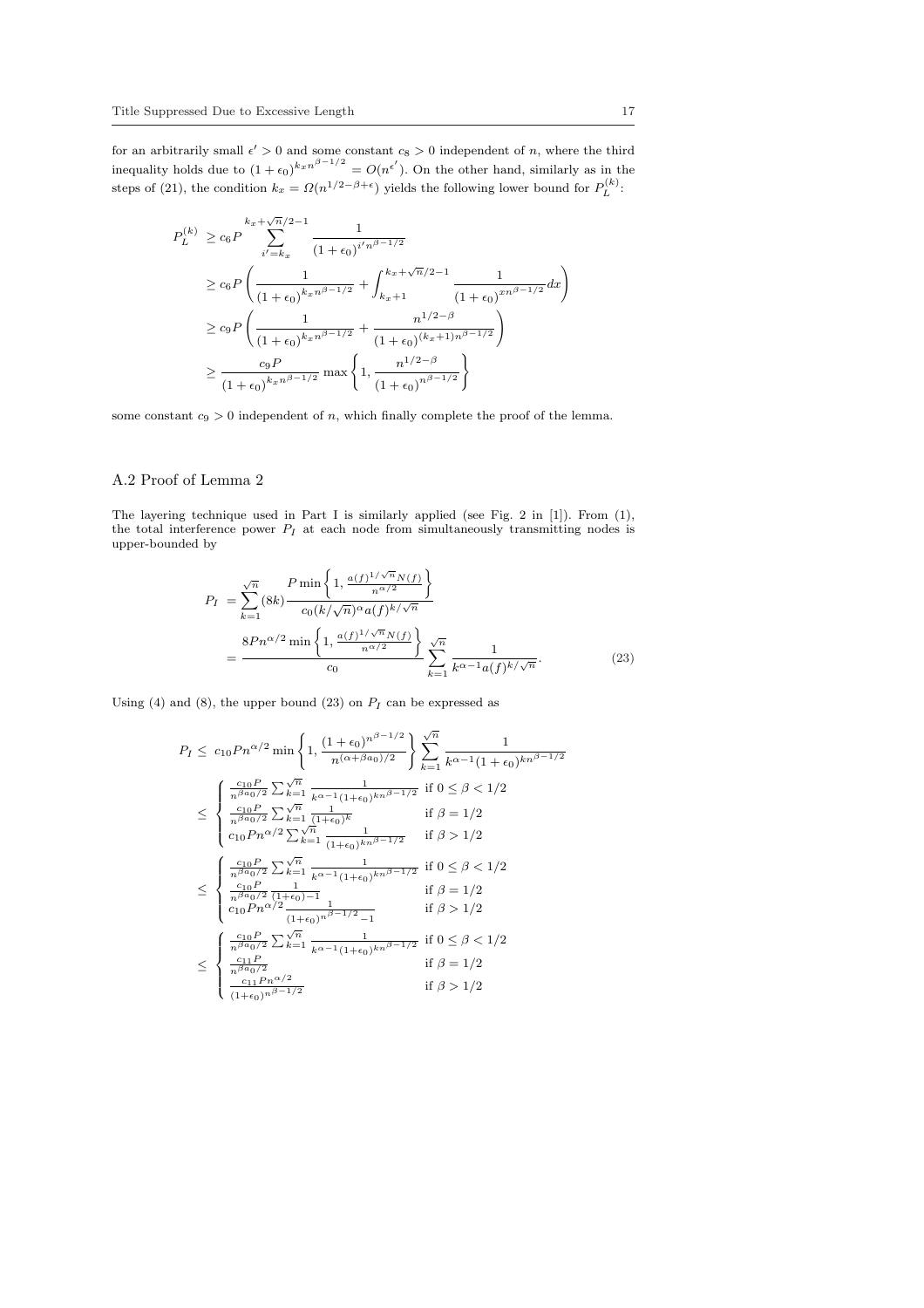for some positive constants  $c_{10}$  and  $c_{11}$  independent of n. Based on the argument in Appendix A.1, when  $0 \leq \beta \leq 1/2$ , it follows that

$$
\sum_{k=1}^{\sqrt{n}} \frac{1}{k^{\alpha-1}(1+\epsilon_0)^{kn^{\beta-1/2}}} = \sum_{k=1}^{n^{1/2-\beta}-1} \frac{1}{k^{\alpha-1}(1+\epsilon_0)^{kn^{\beta-1/2}}} + \sum_{k=n^{1/2-\beta}}^{\sqrt{n}} \frac{1}{k^{\alpha-1}(1+\epsilon_0)^{kn^{\beta-1/2}}}
$$
  
\n
$$
\leq \sum_{k=1}^{n^{1/2-\beta}-1} \frac{1}{k^{\alpha-1}} + \frac{1}{n^{1/2-\beta})(\alpha-1)} \sum_{k=n^{1/2-\beta}}^{\sqrt{n}} \frac{1}{(1+\epsilon_0)^{kn^{\beta-1/2}}}
$$
  
\n
$$
\leq \left(1+\int_1^{n^{1/2-\beta}} \frac{1}{x^{\alpha-1}} dx\right)
$$
  
\n
$$
+\frac{1}{n^{1/2-\beta})(\alpha-1} \left(\frac{1}{1+\epsilon_0}+\int_{n^{1/2-\beta}}^{\sqrt{n}} \frac{1}{(1+\epsilon_0)^{xn^{\beta-1/2}}} dx\right)
$$
  
\n
$$
\leq 2 \int_1^{n^{1/2-\beta}} \frac{1}{x^{\alpha-1}} dx + \frac{2}{n^{1/2-\beta})(\alpha-1} \int_1^{n^{\beta}} \frac{n^{1/2-\beta}}{(1+\epsilon_0)^x} dx
$$
  
\n
$$
\leq \begin{cases} 4n^{1/2-\beta}(2-\alpha) \text{ if } 1 \leq \alpha < 2 \\ \log n \end{cases}
$$
 if  $\alpha = 2$ ,  
\nwhich results in  $P_I = O\left(\frac{\max\{n^{(1/2-\beta)(2-\alpha)}, \log n\}}{n^{\beta a_0/2}}\right)$ . This completes the proof of the lemma.

Acknowledgements This work was supported in part by the National Science Foundation under grants No. 0520075, 0831728 and CNS-0627021, and by the ONR MURI grant No. N00014-07-1-0738, subcontract # 060786 issued by BAE Systems National Security Solutions, Inc., and supported by the Defense Advanced Research Projects Agency (DARPA) and the Space and Naval Warfare System Center (SPAWARSYSCEN), San Diego under Contract No. N66001-06-C-2020 (CBMANET), by the National Science Foundation under grant No. 0831728, and by the ONR grant No. N00014-09-1-0700. The material in this paper is to be presented in part at the 2011 Asilomar Conference on Signals, Systems, and Computers.

## References

- 1. Shin, W.-Y., Lucani, D. E., Médard, M., Stojanovic, M., and Tarokh, V. (2011). On the order optimality of large-scale underwater networks—Part I: Extended network model. Springer Wireless Pers. Commun., submitted for publication.
- 2. Franceschetti, M., Dousse, O., Tse, D. N. C., & Thiran, P. (2007). Closing the gap in the capacity of wireless networks via percolation theory. IEEE Transactions on Information  $Theory,\,53(3),\,1009\hbox{--}1018.$
- 3. Xue, F., Xie, L.-L., & Kumar, P. R. (2005). The transport capacity of wireless networks over fading channels. IEEE Transactions on Information Theory, 51(3), 834–847.
- 4. Özgür, A., Lévêque, O., & Tse, D. N. C. (2007). Hierarchical cooperation achieves optimal capacity scaling in ad hoc networks. IEEE Transactions on Information Theory, 53(10), 3549–3572.
- 5. Xie, L.-L. & Kumar, P. R. (2004). A network information theory for wireless communication: Scaling laws and optimal operation. IEEE Transactions on Information Theory, 50(5), 748–767.
- 6. Jovicic, A., Viswanath, P., & Kulkarni, S. R. (2004). Upper bounds to transport capacity of wireless networks. IEEE Transactions on Information Theory, 50(11), 2555–2565.
- 7. Gupta, P. & Kumar, P. R.(2000). The capacity of wireless networks. IEEE Transactions on Information Theory, 46(3), 388–404.